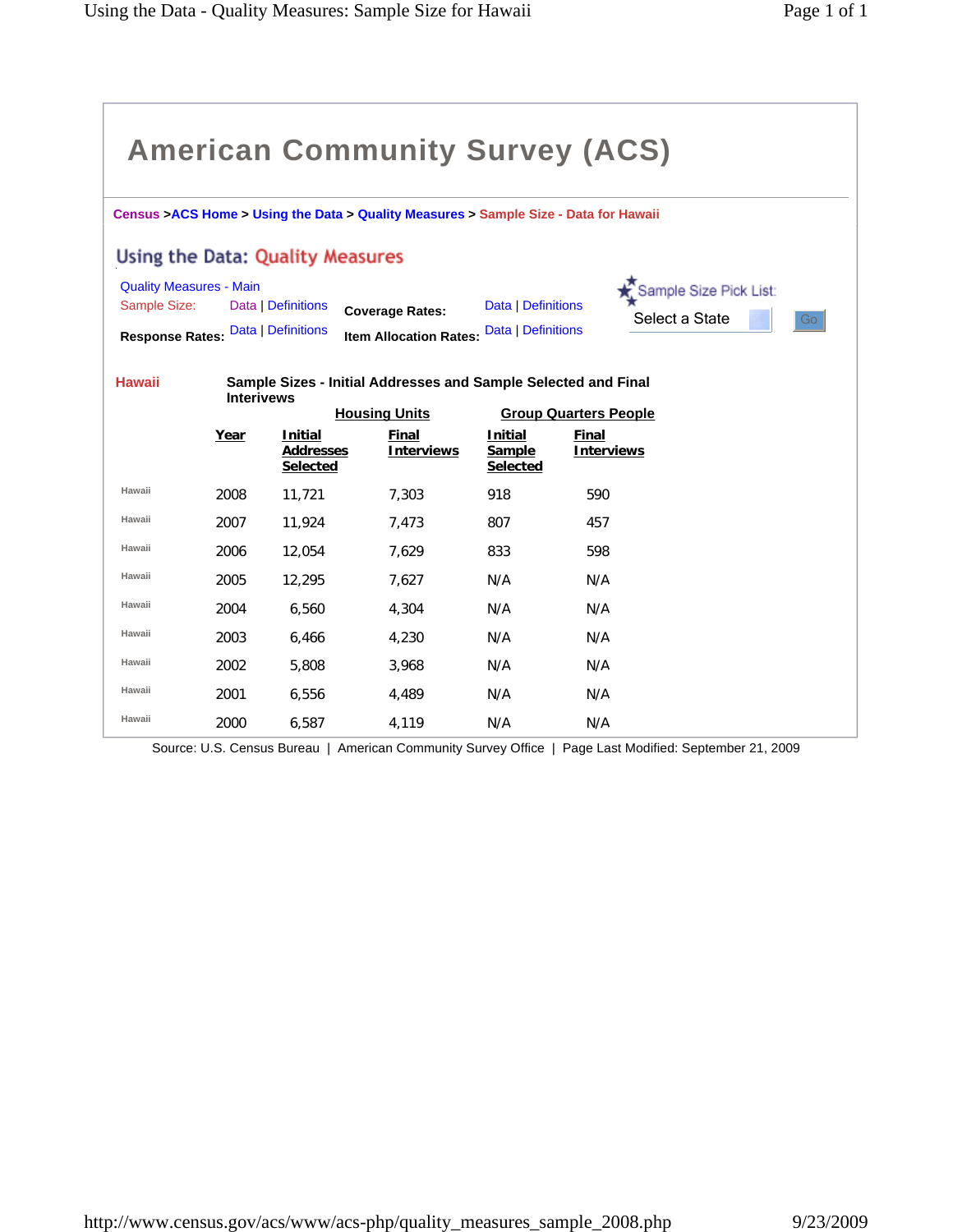**Census >ACS Home > Using the Data > Quality Measures > Sample Size Definitions**

# **How to Use the Data: Quality Measures - Sample Size**

Available in this Section

# **Sample Size -- Definitions**

# **1. How large is the sample?**

The full implementation ACS which began in 2005 samples approximately 3 million housing unit addresses annually stateside. The PRCS samples approximately 36,000 housing units addresses each year in Puerto Rico.

The full implementation ACS and PRCS Group Quarters which began in 2006, samples approximately 200,000 people living in group quarters annually.

The ACS sampled between 740,000 and 900,000 addresses annually in 2000 through 2004.

### **2. What is sampling error?**

ACS estimates are based on data from a sample rather than from all housing units or people living in group quarters in the population. For this reason, ACS estimates have a degree of uncertainty associated with them, called sampling error. In general, the larger the sample, the smaller the level of sampling error.

# **3. Why is it important to measure sampling error?**

The estimates produced by the ACS are not exact because they are based on a sample. The sampling error measures the degree of uncertainty associated with the estimates. If the degree of uncertainty is too large, users should be cautious in how the estimates are used.

# **4. How does the ACS measure sampling error?**

The ACS calculates standard errors for each estimate produced and publishes the 90 percent confidence level margin of error (the Census Bureau standard). You can be 90 percent confident that the interval within the margin of error from the estimate includes the true value. See Accuracy of the Data and Understanding the Change Profiles under the section "Using the Data" for more details on how margin of error and confidence intervals are calculated and interpreted.

### **5. What other numbers provide important information on the reliability of ACS estimates?**

**Housing Units Initial Addresses Selected** - The number of addresses in each state and for the nation that were selected for the ACS sample for a particular year. Each year's sample is systematically divided into 12 monthly samples for ACS interviewing. This initial number includes addresses later determined to be commercial or nonexistent, as well as housing units that are not interviewed due to subsampling for personal visit follow-up, refusals or other reasons.

**Housing Units Final Interviews** - The final number of interviews across all three modes of data collection for the ACS in a given year for the nation and by state. This number **includes** occupied and vacant housing units that were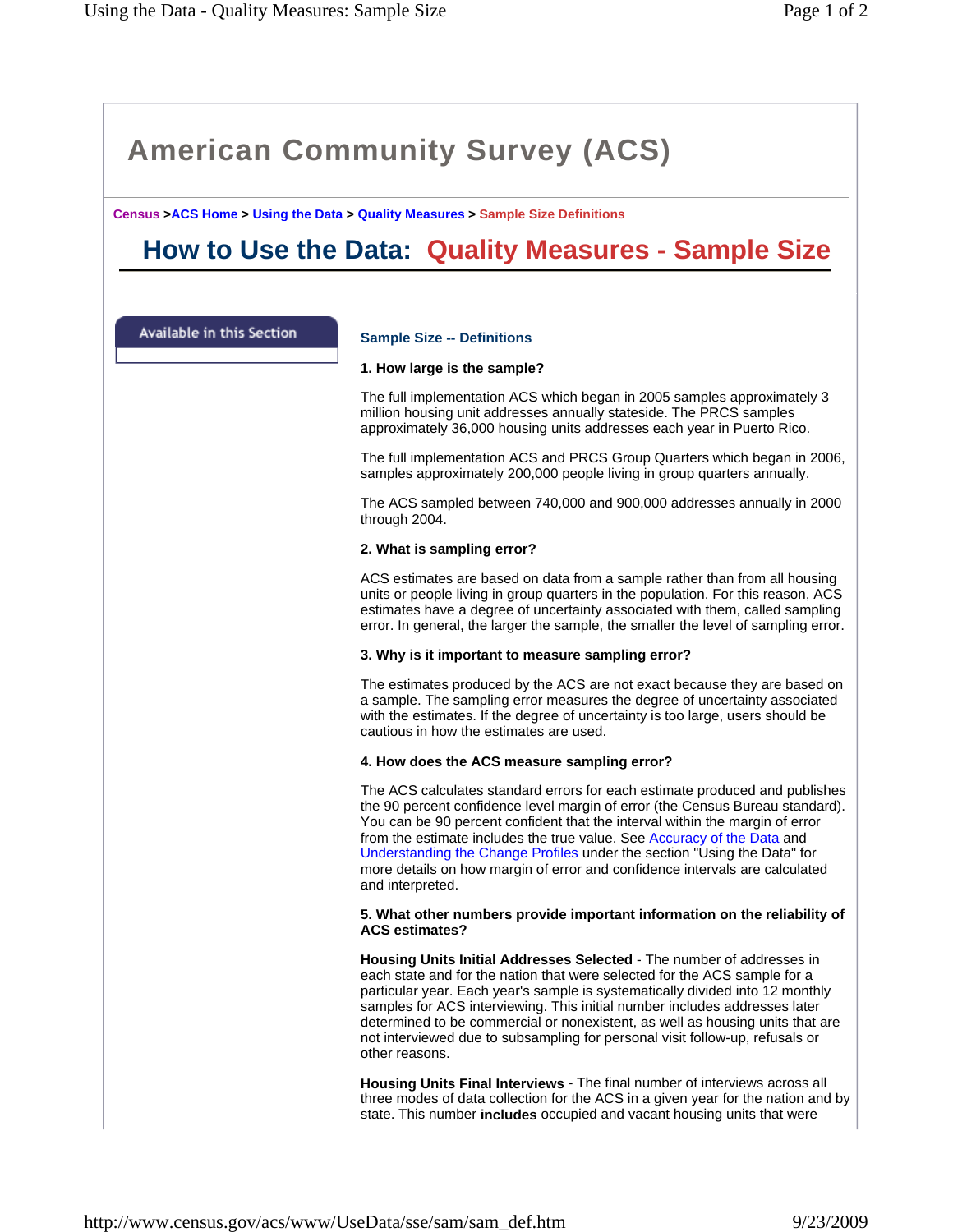| interviewed by mail, telephone, or personal visit methods between January 1 -<br>December 31. It excludes addresses determined to be nonexistent or<br>commercial, and addresses not selected in the subsample for personal visit<br>follow-up, and addresses that are not interviewed due to refusals or other<br>reasons.<br>Group Quarters People Initial Sample Selected - The number of people<br>living in GQs that could be contacted for ACS interviewing in a given year for<br>the nation and by state. Each year's sample is systematically divided into 12<br>monthly samples for ACS interviewing. This initial number includes people<br>nonexistent, as well as people not interviewed due to the group quarter<br>refusing entry, the person refusing to respond, or other reasons.<br>Group Quarters People Final Interviews - The final number of person<br>interviews for the ACS for those living in group quarters in a given year for the<br>nation and by state.<br>6. Are these numbers used to calculate the survey response rate?<br>These numbers by themselves are not used to measure the response to the<br>request to participate in the ACS. See Survey Response Rates - Definitions for<br>more information.<br>7. How does the ACS calculate these four measures of sample size?<br>the sum of the 12 monthly address<br><b>Housing Units Initial Addresses</b><br>samples selected from the Master Address<br>Selected (state x, year $y$ ) =<br>File for state x in year y.<br>the sum of all interviews successfully<br><b>Housing Units Final Interviews (state</b><br>conducted by mail, telephone, or personal<br>$x, year y) =$<br>visit between January 1 and December 31<br>of year y, for state x.<br>the sum of people living in group quarters<br><b>Group Quarters People Initial</b><br>that we did contact and those we expected<br>Sample Selected (state x, year y) =<br>to contact over the 12 months for state x in<br>year y.<br>the sum of all interviews successfully<br><b>Group Quarter People Final</b> |                                                                                  |
|--------------------------------------------------------------------------------------------------------------------------------------------------------------------------------------------------------------------------------------------------------------------------------------------------------------------------------------------------------------------------------------------------------------------------------------------------------------------------------------------------------------------------------------------------------------------------------------------------------------------------------------------------------------------------------------------------------------------------------------------------------------------------------------------------------------------------------------------------------------------------------------------------------------------------------------------------------------------------------------------------------------------------------------------------------------------------------------------------------------------------------------------------------------------------------------------------------------------------------------------------------------------------------------------------------------------------------------------------------------------------------------------------------------------------------------------------------------------------------------------------------------------------------------------------------------------------------------------------------------------------------------------------------------------------------------------------------------------------------------------------------------------------------------------------------------------------------------------------------------------------------------------------------------------------------------------------------------------------------------------------------------------------------------------------------------------|----------------------------------------------------------------------------------|
|                                                                                                                                                                                                                                                                                                                                                                                                                                                                                                                                                                                                                                                                                                                                                                                                                                                                                                                                                                                                                                                                                                                                                                                                                                                                                                                                                                                                                                                                                                                                                                                                                                                                                                                                                                                                                                                                                                                                                                                                                                                                    |                                                                                  |
|                                                                                                                                                                                                                                                                                                                                                                                                                                                                                                                                                                                                                                                                                                                                                                                                                                                                                                                                                                                                                                                                                                                                                                                                                                                                                                                                                                                                                                                                                                                                                                                                                                                                                                                                                                                                                                                                                                                                                                                                                                                                    | thought to be in group quarters that were later determined to be out of scope or |
|                                                                                                                                                                                                                                                                                                                                                                                                                                                                                                                                                                                                                                                                                                                                                                                                                                                                                                                                                                                                                                                                                                                                                                                                                                                                                                                                                                                                                                                                                                                                                                                                                                                                                                                                                                                                                                                                                                                                                                                                                                                                    |                                                                                  |
|                                                                                                                                                                                                                                                                                                                                                                                                                                                                                                                                                                                                                                                                                                                                                                                                                                                                                                                                                                                                                                                                                                                                                                                                                                                                                                                                                                                                                                                                                                                                                                                                                                                                                                                                                                                                                                                                                                                                                                                                                                                                    |                                                                                  |
|                                                                                                                                                                                                                                                                                                                                                                                                                                                                                                                                                                                                                                                                                                                                                                                                                                                                                                                                                                                                                                                                                                                                                                                                                                                                                                                                                                                                                                                                                                                                                                                                                                                                                                                                                                                                                                                                                                                                                                                                                                                                    |                                                                                  |
|                                                                                                                                                                                                                                                                                                                                                                                                                                                                                                                                                                                                                                                                                                                                                                                                                                                                                                                                                                                                                                                                                                                                                                                                                                                                                                                                                                                                                                                                                                                                                                                                                                                                                                                                                                                                                                                                                                                                                                                                                                                                    |                                                                                  |
|                                                                                                                                                                                                                                                                                                                                                                                                                                                                                                                                                                                                                                                                                                                                                                                                                                                                                                                                                                                                                                                                                                                                                                                                                                                                                                                                                                                                                                                                                                                                                                                                                                                                                                                                                                                                                                                                                                                                                                                                                                                                    |                                                                                  |
|                                                                                                                                                                                                                                                                                                                                                                                                                                                                                                                                                                                                                                                                                                                                                                                                                                                                                                                                                                                                                                                                                                                                                                                                                                                                                                                                                                                                                                                                                                                                                                                                                                                                                                                                                                                                                                                                                                                                                                                                                                                                    |                                                                                  |
|                                                                                                                                                                                                                                                                                                                                                                                                                                                                                                                                                                                                                                                                                                                                                                                                                                                                                                                                                                                                                                                                                                                                                                                                                                                                                                                                                                                                                                                                                                                                                                                                                                                                                                                                                                                                                                                                                                                                                                                                                                                                    |                                                                                  |
| January 1 and December 31 of year y, in<br>state x.                                                                                                                                                                                                                                                                                                                                                                                                                                                                                                                                                                                                                                                                                                                                                                                                                                                                                                                                                                                                                                                                                                                                                                                                                                                                                                                                                                                                                                                                                                                                                                                                                                                                                                                                                                                                                                                                                                                                                                                                                | conducted by personal visit between<br>Interviews (state x, year $y$ ) =         |

Source: U.S. Census Bureau | American Community Survey Office | Page Last Modified: September 15, 2008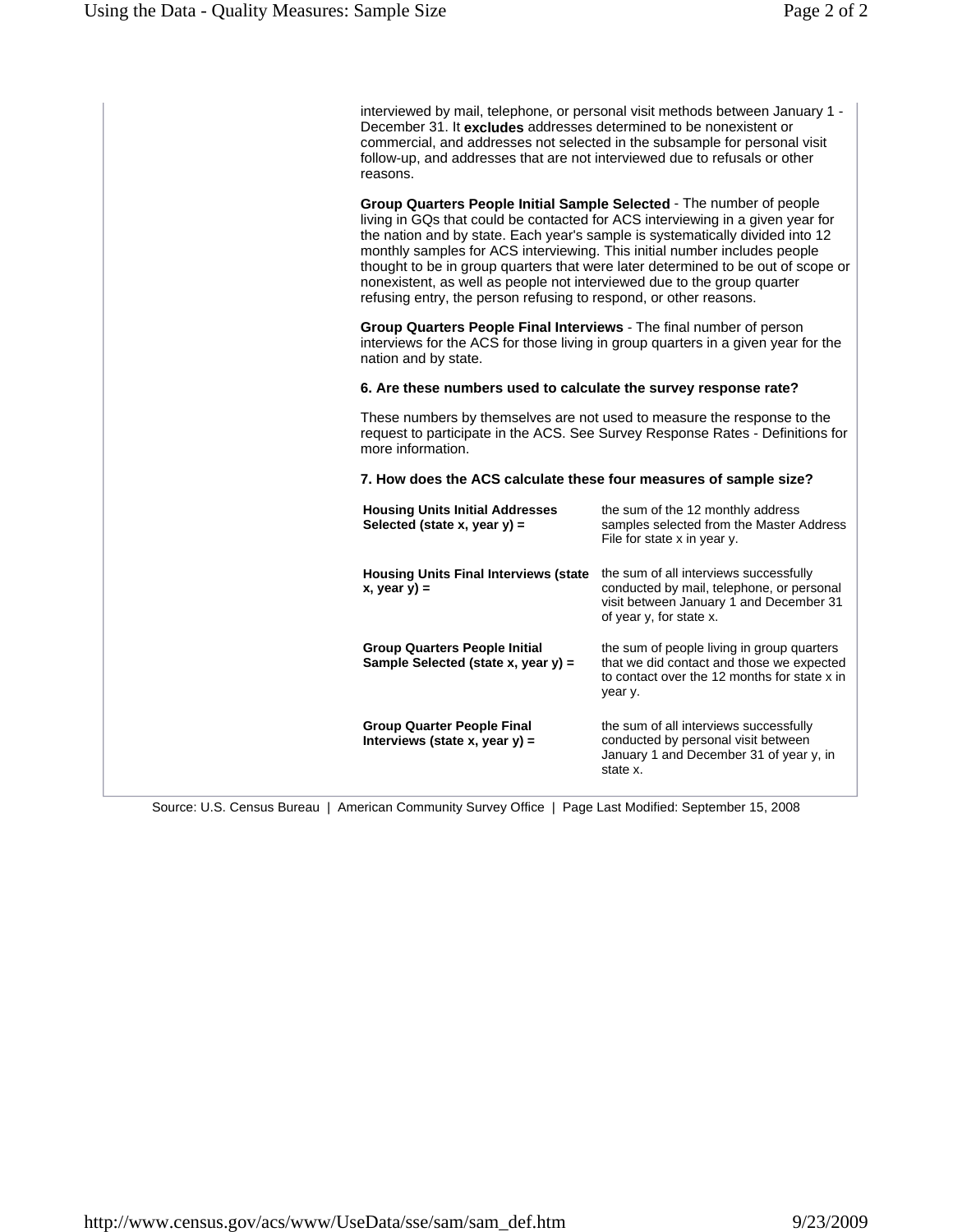**Census >ACS Home > Using the Data > Quality Measures > Coverage Rates - Data: Hawaii** 

### Using the Data: Quality Measures

| <b>Quality Measures - Main</b> |                                                                              |                    | Coverage Rates Pick List:   |    |
|--------------------------------|------------------------------------------------------------------------------|--------------------|-----------------------------|----|
| Sample Size:                   | Data   Definitions Coverage Rates:                                           | Data   Definitions | <sup>l</sup> Select a State | Go |
|                                | Response Rates: Data   Definitions Item Allocation Rates: Data   Definitions |                    |                             |    |

**Coverage Rates** (in percent)

|               |      | <b>Housing Units</b> |       | <b>Total Population</b> |        |
|---------------|------|----------------------|-------|-------------------------|--------|
| <b>Hawaii</b> | Year | Total                | Total | Male                    | Female |
| Hawaii        | 2008 | 94.8                 | 92.2  | 92.0                    | 92.5   |
| Hawaii        | 2007 | 95.4                 | 92.9  | 90.8                    | 95.1   |
| Hawaii        | 2006 | 95.7                 | 91.7  | 90.1                    | 93.3   |
| Hawaii        | 2005 | 96.6                 | 94.9  | 95.1                    | 94.6   |
| Hawaii        | 2004 | 96.4                 | 93.0  | 92.4                    | 93.6   |
| Hawaii        | 2003 | 97.4                 | 91.0  | 89.8                    | 92.1   |
| Hawaii        | 2002 | 98.3                 | 96.1  | 96.5                    | 95.6   |
| Hawaii        | 2001 | 100.8                | 97.8  | 96.8                    | 98.8   |
| Hawaii        | 2000 | 102.2                | 94.9  | 94.2                    | 95.6   |

Source: U.S. Census Bureau | American Community Survey Office | Page Last Modified: September 21, 2009 1The 2000-2005 population coverage rates exclude the group quarters population since that population was not added to the ACS until 2006.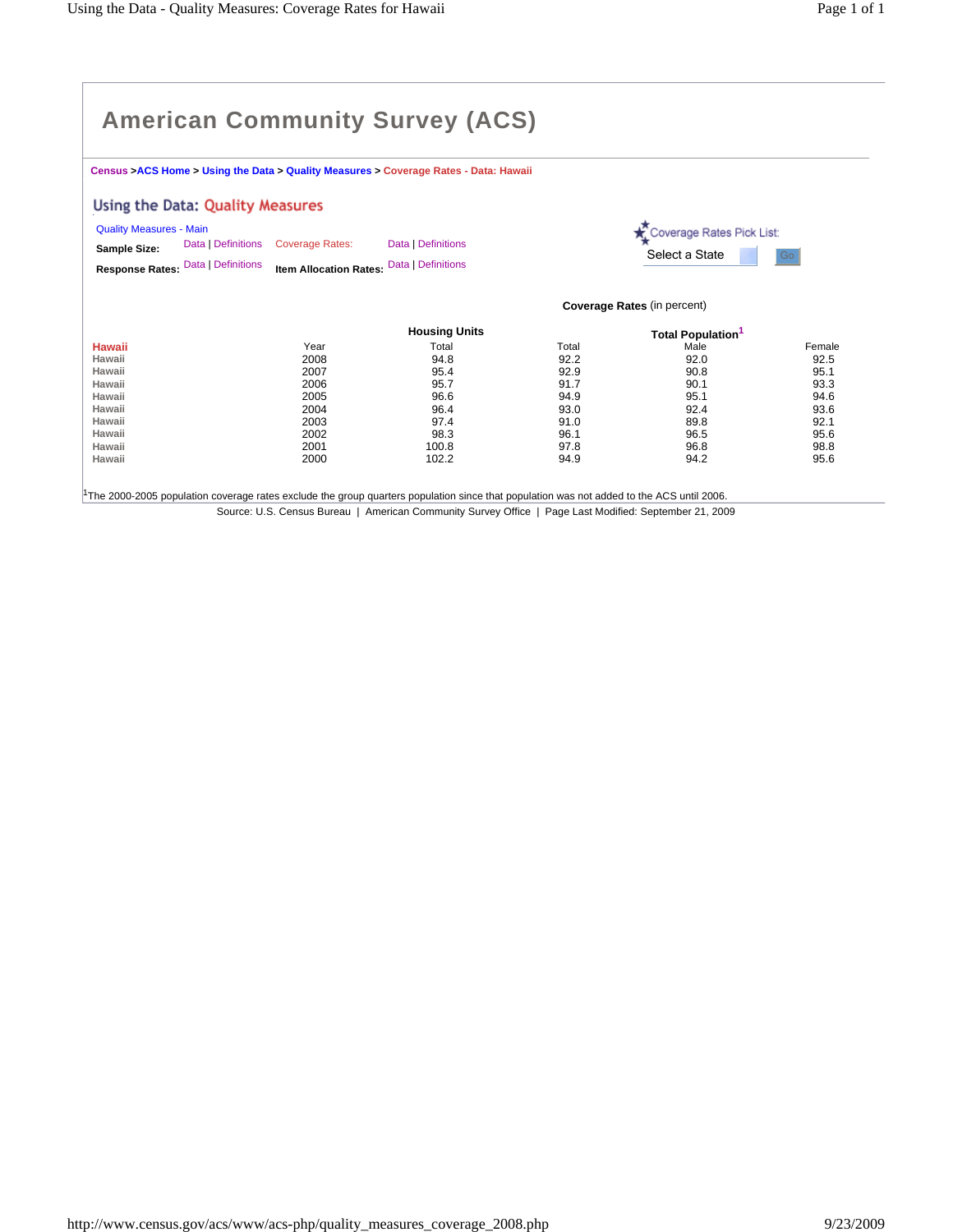**Census >ACS Home > Using the Data > Quality Measures > Coverage Rates Definitions**

# **How to Use the Data: Quality Measures - Coverage Rates**

Available in this Section

# **Coverage Rates -- Definitions**

### **1. What is coverage error?**

There are two kinds of coverage error: under-coverage and over-coverage.

**Under-coverage** exists when housing units or people do not have a chance of being selected in the sample.

**Over-coverage** exists when housing units or people have more than one chance of selection in the sample, or are included in the sample when they should not have been.

### **2. How does the ACS reduce coverage error?**

The final ACS population estimates are adjusted for coverage error by controlling specific survey estimates to independent population controls by sex, age, race, and Hispanic origin.

The final PRCS population estimates are adjusted for coverage error by controlling specific survey estimates to independent population control by sex and age.

The ACS housing unit estimates are adjusted for coverage error by controlling the survey estimates to the independent housing unit controls for total housing units. Because of subsequent steps in the housing unit weighting process, the final ACS housing unit estimates will not agree with the independent housing unit controls.

Refer to Accuracy of the Data to learn more about this weighting procedure.

#### **3. Why is it important to measure coverage error?**

If the characteristics of under-covered or over-covered housing units or individuals differ from those that are selected, the ACS may not provide an accurate picture of the population.

#### **4. How does the ACS measure coverage error?**

The Census Bureau calculates coverage rates to measure coverage error in the ACS. The coverage rate is the ratio of the ACS population or housing estimate of an area or group to the independent estimate for that area or group, times 100.

Coverage rates for the total resident population are calculated by sex at the national, state, and Puerto Rico levels, and at the national level only for total Hispanics, and non-Hispanics crossed by the five major race categories: White, Black, American Indian and Alaska Native, Asian, and Native Hawaiian and Other Pacific Islander. The total resident population includes persons in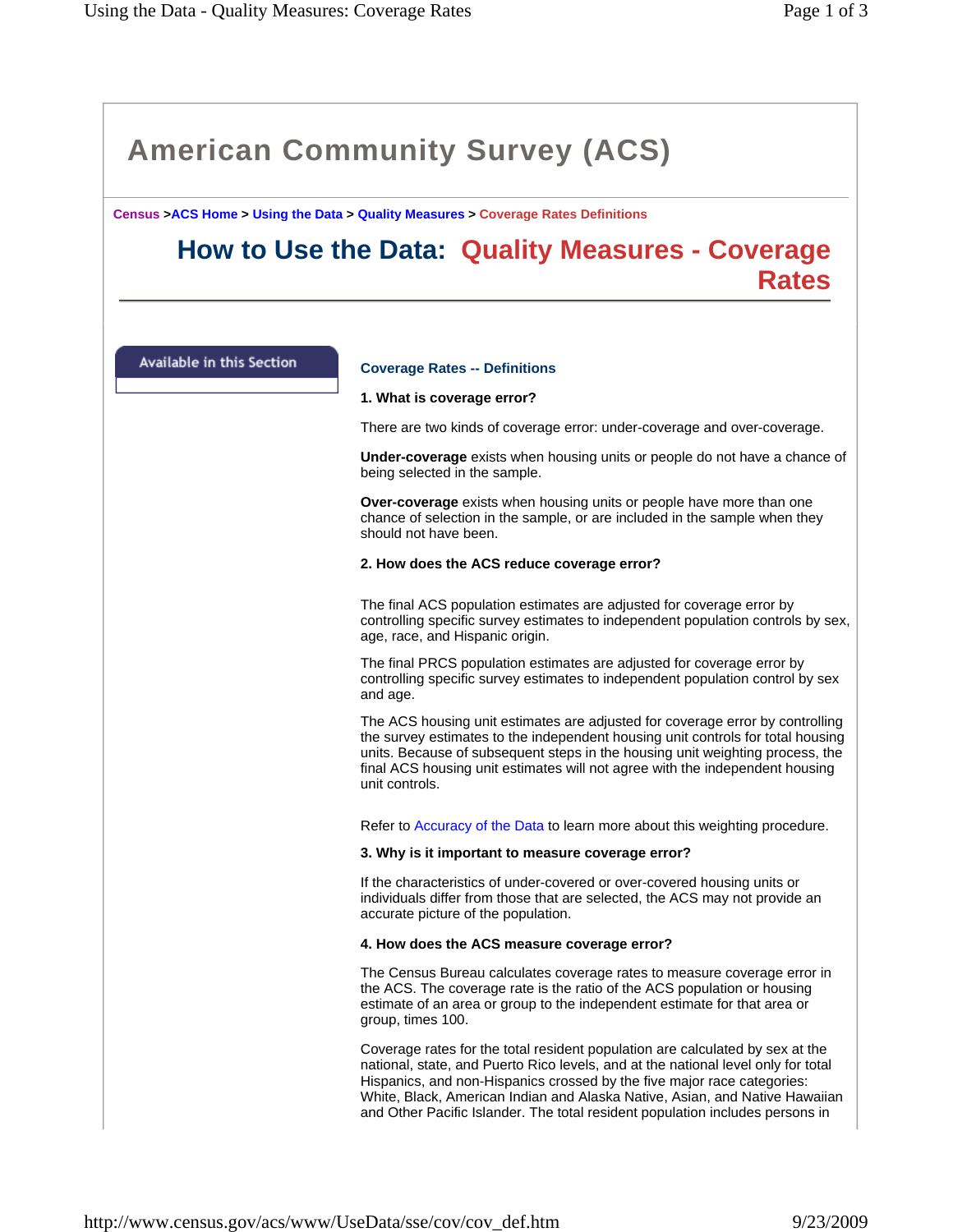both housing units and group quarters. In addition, a coverage rate that includes only the group quarters population is calculated at the national level. Coverage rates for housing units are calculated at the national and state level, except for Puerto Rico because independent housing unit estimates are not available. These rates are weighted to reflect the probability of selection into the sample, the subsampling for personal visit follow-up, and non-response. As the coverage rate drops below 100 percent, the weights of the people in the survey need greater adjustment in the final weighting procedure to reach the independent estimate. If the rate is greater than 100 percent, the ACS population estimates are downweighted to match the independent estimates.

The coverage rates for the total resident population are for 2006 data only. The 2000-2005 rates are for the comparable universes excluding the group quarters population since that population was added to the ACS in 2006.

### **5. What is the independent population estimate?**

The Census Bureau uses independent data on housing, births, deaths, immigration, etc. to produce official estimates of the population and housing units each year. The base for these independent estimates is the decennial census counts. The ACS, like all other household surveys, controls some of its most basic estimates to these official estimates to correct for potential over- or under-coverage.

### **6. What effect does the GQ coverage rate have on the quality of the ACS data?**

The national GQ coverage rate for 2006 is 76.2 percent. The estimates could be biased if the 23.8 percent of the GQ population that is not covered by the survey differs from the population that was interviewed. One of the reasons for the low coverage rate is the data collection methodology. Data collection in college / university housing is conducted during the entire year. The number of people in college / university housing during the months of May through August is much lower than the other months because less students attend summer sessions. The population control used in the GQ weighting methodology, however, is based on the Census 2000 reference date of April 1 when most students are attending. One-third of the ACS yearly sample is allocated to these four months of May - August. An examination of the data collected during this period revealed that the population of the GQs visited in these months is not representative of the college / university housing population control. Thus, the ACS coverage rate for the summer months is artificially lower than the other eight months and as a result the overall coverage is too low. Note that if we use the eight non-summer months for college / university housing and standardize it to reflect the full-year population (weighting it up by 1.5 to account for the four summer months), the national GQ coverage rate increases to 81.8 percent.

# **7. How are coverage rates calculated?**

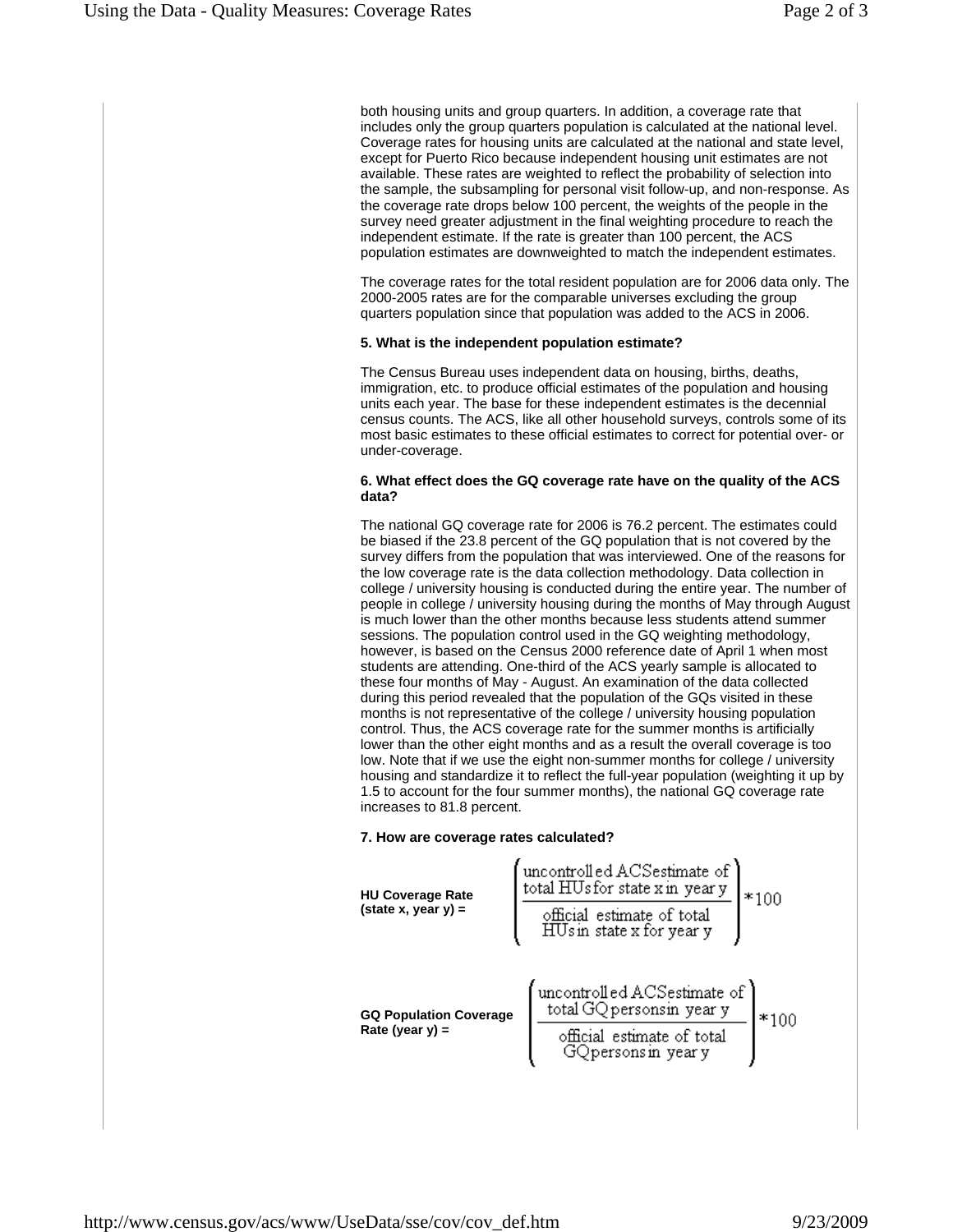| <b>Population Coverage</b><br>rate for group A (state<br>$x,$ year $y$ ) = | uncontroll ed ACS estimate of total<br>persons for group $A$ for state x in year y<br>official estimate of total persons<br>for group Ain state x in year y |  |
|----------------------------------------------------------------------------|-------------------------------------------------------------------------------------------------------------------------------------------------------------|--|
|                                                                            |                                                                                                                                                             |  |

Source: U.S. Census Bureau | American Community Survey Office | Page Last Modified: September 15, 2008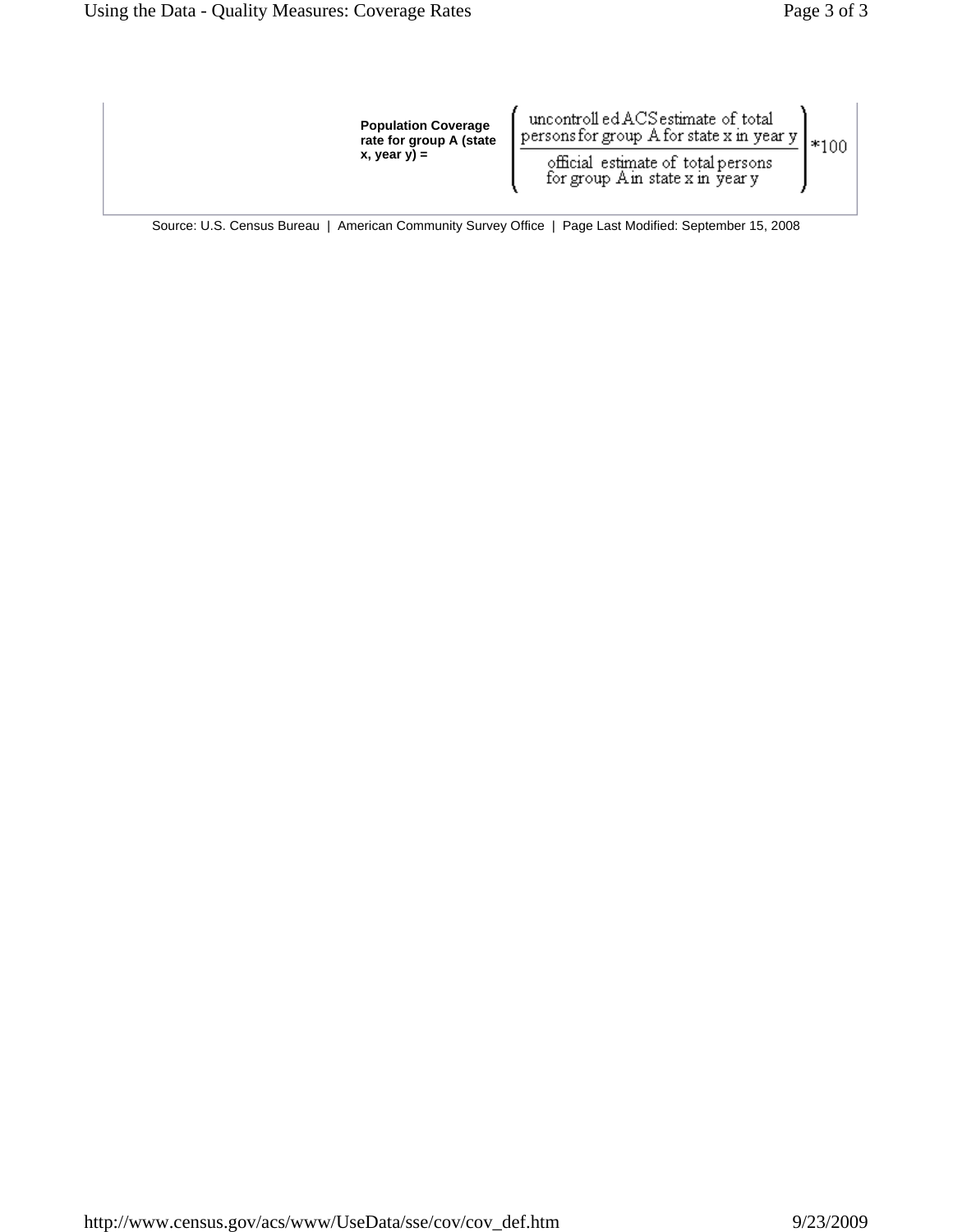|                                                         |                                                                                      |                    |                         |                                        |                                   |                          | <b>American Community Survey (ACS)</b>                    |                      |                                                 |                      |    |  |  |
|---------------------------------------------------------|--------------------------------------------------------------------------------------|--------------------|-------------------------|----------------------------------------|-----------------------------------|--------------------------|-----------------------------------------------------------|----------------------|-------------------------------------------------|----------------------|----|--|--|
|                                                         | Census >ACS Home > Using the Data > Quality Measures > Response Rates - Data: Hawaii |                    |                         |                                        |                                   |                          |                                                           |                      |                                                 |                      |    |  |  |
| Using the Data: Quality Measures                        |                                                                                      |                    |                         |                                        |                                   |                          |                                                           |                      |                                                 |                      |    |  |  |
| <b>Quality Measures - Main</b>                          |                                                                                      |                    |                         |                                        |                                   |                          |                                                           |                      | Response Rates Pick List:                       |                      |    |  |  |
| <b>Sample Size:</b>                                     |                                                                                      | Data   Definitions |                         | <b>Coverage Rates:</b>                 |                                   |                          | Data   Definitions                                        |                      | Select a State                                  |                      | Go |  |  |
| <b>Response Rates: Data   Definitions</b>               |                                                                                      |                    |                         |                                        |                                   |                          | <b>Item Allocation Rates: Data   Definitions</b>          |                      |                                                 |                      |    |  |  |
| <b>Hawaii</b>                                           |                                                                                      |                    |                         |                                        |                                   |                          | Response Rates and Reasons for Noninterviews (in percent) |                      |                                                 |                      |    |  |  |
| <b>Housing Unit</b><br><b>Reasons for Noninterviews</b> |                                                                                      |                    |                         |                                        |                                   |                          |                                                           |                      |                                                 |                      |    |  |  |
| Hawaii                                                  |                                                                                      | Year               | Response<br>Rate $1$    | Refusal                                | Unable<br>to<br>Locate            | No<br><b>One</b><br>Home | Absent                                                    | Problem              | Temporarily Language Insufficient Other<br>Data |                      |    |  |  |
|                                                         |                                                                                      | 2008               | 97.6                    | 0.7                                    | 0.0                               | 0.5                      | 0.1                                                       | 0.0                  | 0.3                                             | 0.8                  |    |  |  |
|                                                         |                                                                                      | 2007               | 97.3                    | 0.9                                    | 0.0                               | 0.5                      | 0.1                                                       | 0.0                  | 0.6                                             | 0.5                  |    |  |  |
|                                                         |                                                                                      | 2006               | 97.8                    | 0.7                                    | 0.1                               | 0.4                      | 0.1                                                       | 0.1                  | 0.4                                             | 0.4                  |    |  |  |
|                                                         |                                                                                      | 2005               | 97.8                    | 0.8                                    | 0.3                               | 0.1                      | 0.2                                                       | 0.0                  | 0.4                                             | 0.5                  |    |  |  |
|                                                         |                                                                                      | 2004               | 92.8                    | 1.0                                    | 0.1                               | 0.1                      | 0.2                                                       | 0.0                  | 0.7                                             | 5.1                  |    |  |  |
|                                                         |                                                                                      | 2003               | 95.7                    | 2.4                                    | 0.1                               | 0.4                      | 0.2                                                       | 0.0                  | 0.3                                             | 0.8                  |    |  |  |
|                                                         |                                                                                      | 2002               | 98.1                    | 1.1                                    | 0.0                               | 0.0                      | 0.1                                                       | 0.0                  | 0.5                                             | 0.3                  |    |  |  |
|                                                         |                                                                                      | 2001               | 97.5                    | 1.1                                    | 0.1                               | 0.2                      | 0.1                                                       | 0.0                  | 0.6                                             | 0.3                  |    |  |  |
|                                                         |                                                                                      | 2000               | 94.9                    | 1.3                                    | 0.0                               | 0.7                      | 0.1                                                       | 0.1                  | 1.2                                             | 1.6                  |    |  |  |
|                                                         |                                                                                      |                    |                         |                                        |                                   |                          |                                                           |                      |                                                 |                      |    |  |  |
|                                                         | <b>Group Quarters</b><br>(Person)                                                    |                    |                         |                                        |                                   |                          | <b>Reasons for Noninterviews</b>                          |                      |                                                 |                      |    |  |  |
| Hawaii                                                  | Year                                                                                 | Response<br>Rate   | GQ<br>Person<br>Refusal | Unable<br>to<br>Locate<br>GQ<br>Person | Resident<br>Temporarily<br>Absent |                          | Language<br>Problem                                       | Insufficient<br>Data | GQ<br>Whole<br>Person<br>GQ<br>Refusal<br>Other | Whole<br>GQ<br>Other |    |  |  |
|                                                         | 2008                                                                                 | 99.0               | 0.0                     | 0.0                                    | $0.0\,$                           |                          | 0.0                                                       | 0.0                  | 0.1<br>0.9                                      | 0.0                  |    |  |  |
|                                                         | 2007                                                                                 | 98.7               | 0.0                     | 0.0                                    | 0.0                               |                          | 0.0                                                       | 0.0                  | 1.3<br>0.0                                      | $0.0\,$              |    |  |  |

**1 As a result of a reduction in funding in 2004, ACS dropped the telephone and personal visit followup operations for the January 2004 panel, thus only allowing mail respondents to contribute to the overall response for that panel. Dropping the nonresponse followup operations for that single panel month reduced the annual response rate by about four percentage points. If we exclude the January panel from the calculation, the annual response rate rises to 97.3% The Census Bureau revised the methodology for calculation of the response rate in 2004 and although a similar cost reduction measure was taken in 2002 the**  response rates provided for 2002 **do not reflect this new method.** 

2006 99.1 0.0 0.7 0.0 0.0 0.0 0.2 0.0 0.0

Source: U.S. Census Bureau | American Community Survey Office | Page Last Modified: September 21, 2009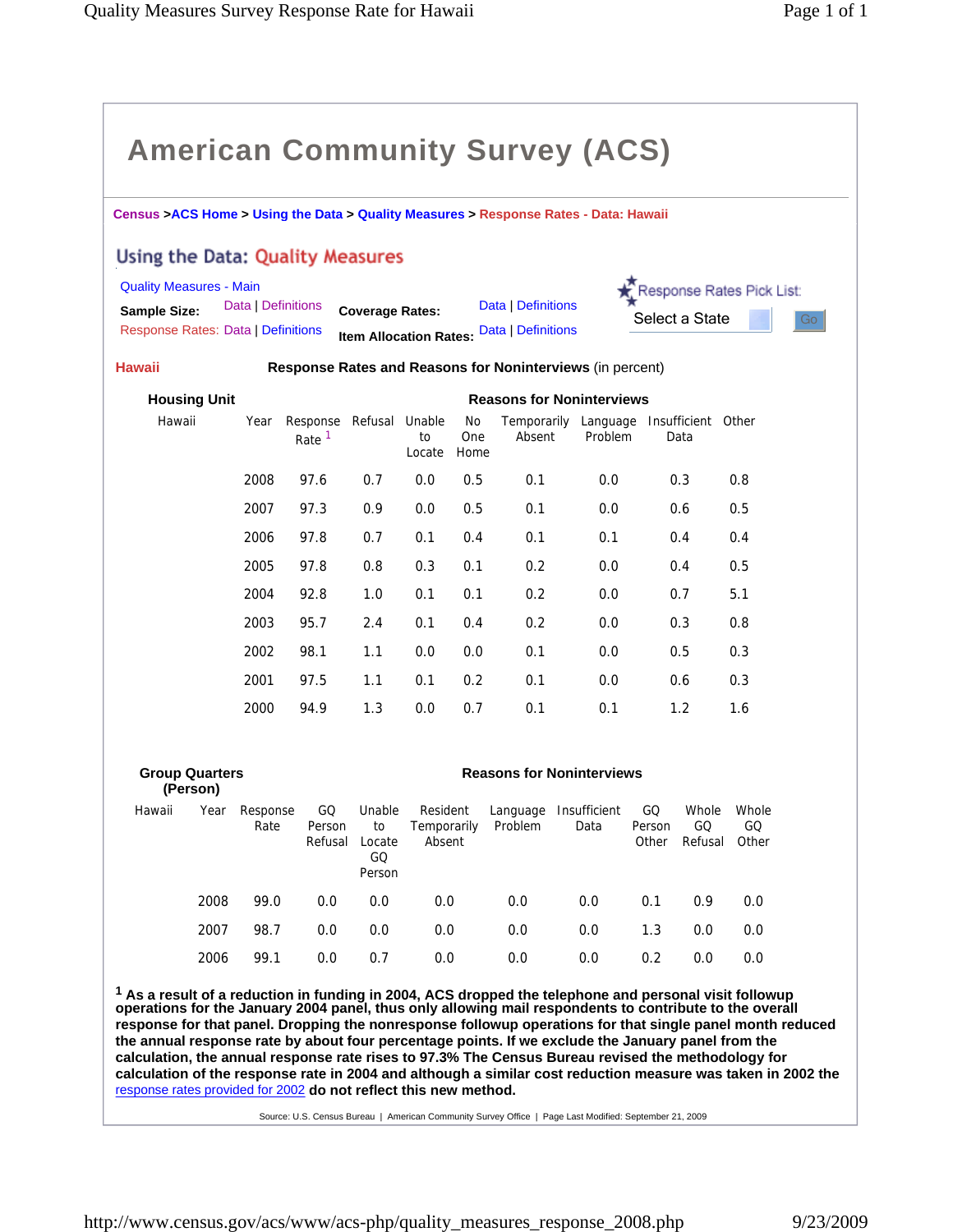**Census >ACS Home > Using the Data > Quality Measures > Response Rates Definitions**

# **How to Use the Data: Quality Measures - Response Rates**

Available in this Section

# **Response Rates and Reasons for Noninterviews -- Definitions**

# **1. What is Unit Nonresponse?**

Unit nonresponse is the failure to obtain the minimum required information from a housing unit or group quarters (GQ) person in the sample. For the ACS, response rates are subtracted from 100 percent to measure unit nonresponse.

**Unit nonresponse** occurs when respondents are unable or unwilling to participate, interviewers are unable to locate addresses or respondents, or when other barriers exist to completing the interview.

# **2. How does the ACS adjust for unit nonresponse?**

The ACS uses noninterview adjustment methods to give a higher weight to interviewed units and interviewed GQ persons. See Accuracy of the Data for more information on how the noninterview adjustment is calculated.

# **3. Why is it important to measure unit nonresponse?**

We measure it because it has a direct effect on the quality of the data. If the rate of unit nonresponse is high, it increases the chance that the final survey estimates may reflect bias. Estimates may reflect bias if the characteristics of nonresponding units differ from the characteristics of responding units.

#### **4. How does the ACS measure unit nonresponse?**

The Census Bureau calculates survey response rates to measure unit nonresponse in the ACS. The **survey response rate** is the ratio of the estimate of units interviewed after data collection is complete to the estimate of all units that should have been interviewed. Separate rates are calculated for housing unit response and GQ person response. For housing units, this means all interviews after mail, telephone and personal visit follow-up. For GQ persons, this means all interviews after the personal visit. **Interviews** include complete and partial interviews with enough information to be processed.

To accurately measure unit nonresponse the ACS must estimate the universe of cases eligible to be interviewed and the survey noninterviews; that is, all eligible units in personal visit follow-up are given the appropriate weight as are all the noninterviews.

# **5. What are the primary reasons for unit nonresponse in the ACS?**

The Census Bureau classifies all final noninterviews by one of the following **Reasons for Noninterviews** to understand why unit nonresponse occurred:

**Refusal:** Even though the ACS is a mandatory survey and households whose addresses are selected and GQ persons who are selected for the survey are required to answer the survey questions, a few may feel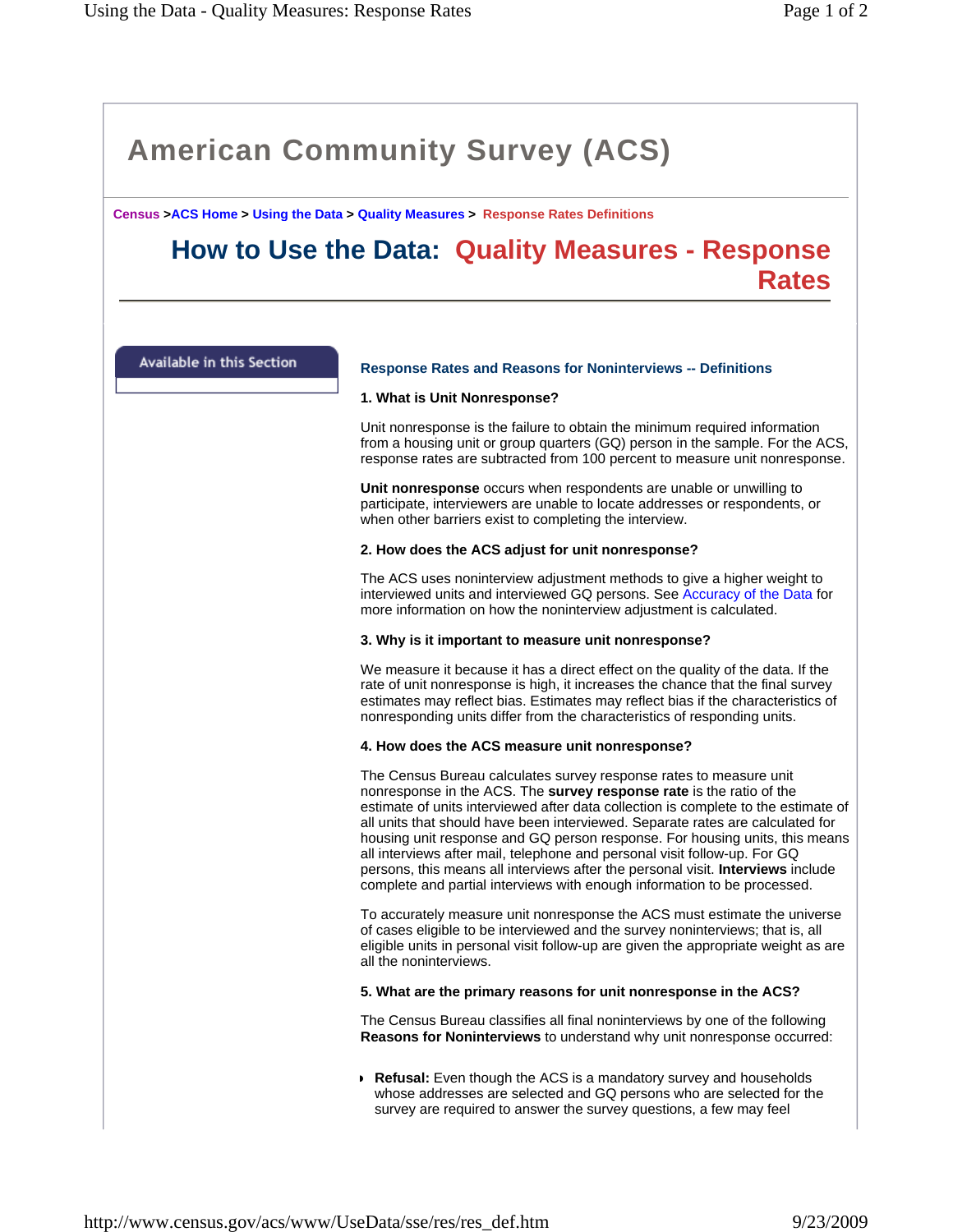reluctant to cooperate and refuse to participate.

- **Unable to Locate:** If the interviewer cannot find the sample address after using all possible sources, they consider it "unable to locate". For GQ persons, the individual could not be located.
- **No One Home:** Interviewers assign this code if they could not find anyone at the housing unit during the entire month's interview period. There is no equivalent rate for GQ persons.
- **Temporarily Absent:** The interviewers confirm that all household members or the GQ person are away during the entire month's interview period on vacation, a business trip, or caring for sick relatives.
- **Language Problem:** The interviewer could not conduct an interview because of language barriers, was not able to get an interpreter who could translate, and the supervisor or regional office could not help complete this case.
- **Insufficient Data:** To be considered an interviewed unit in ACS, a household or GQ person's response had to have a minimum amount of data. Occupied housing units and GQ persons not meeting this minimum are treated as noninterviews in the estimation process. Responses for vacant housing units are not subject to a minimum data requirement
- **Other:** Unique situations when the reason for noninterview does not fit into one of the classifications described above. Possible reasons include "death in the family", "household quarantined", or "roads impassable".
- **Whole GQ Refusal:** Some group quarters refuse to allow the ACS to interview any of their residents, citing legal or other reasons.
- **Whole GQ Other:** These account for other situations where no one in the GQ was interviewed due to reasons other than refusals.

# **6. Why does the Census Bureau weight the survey response rate?**

Weighting is used because not all housing units or GQ persons have the same probability of selection. The ACS sample design includes differential sampling and subsampling rates. (Refer to the Accuracy of the Data for more information about the use of differential sampling and subsampling in the ACS.) Weighting accounts for the different probabilities of selection as a result of sampling and subsampling.

# **7. How are survey response rates calculated?**



Source: U.S. Census Bureau | American Community Survey Office | Page Last Modified: September 15, 2008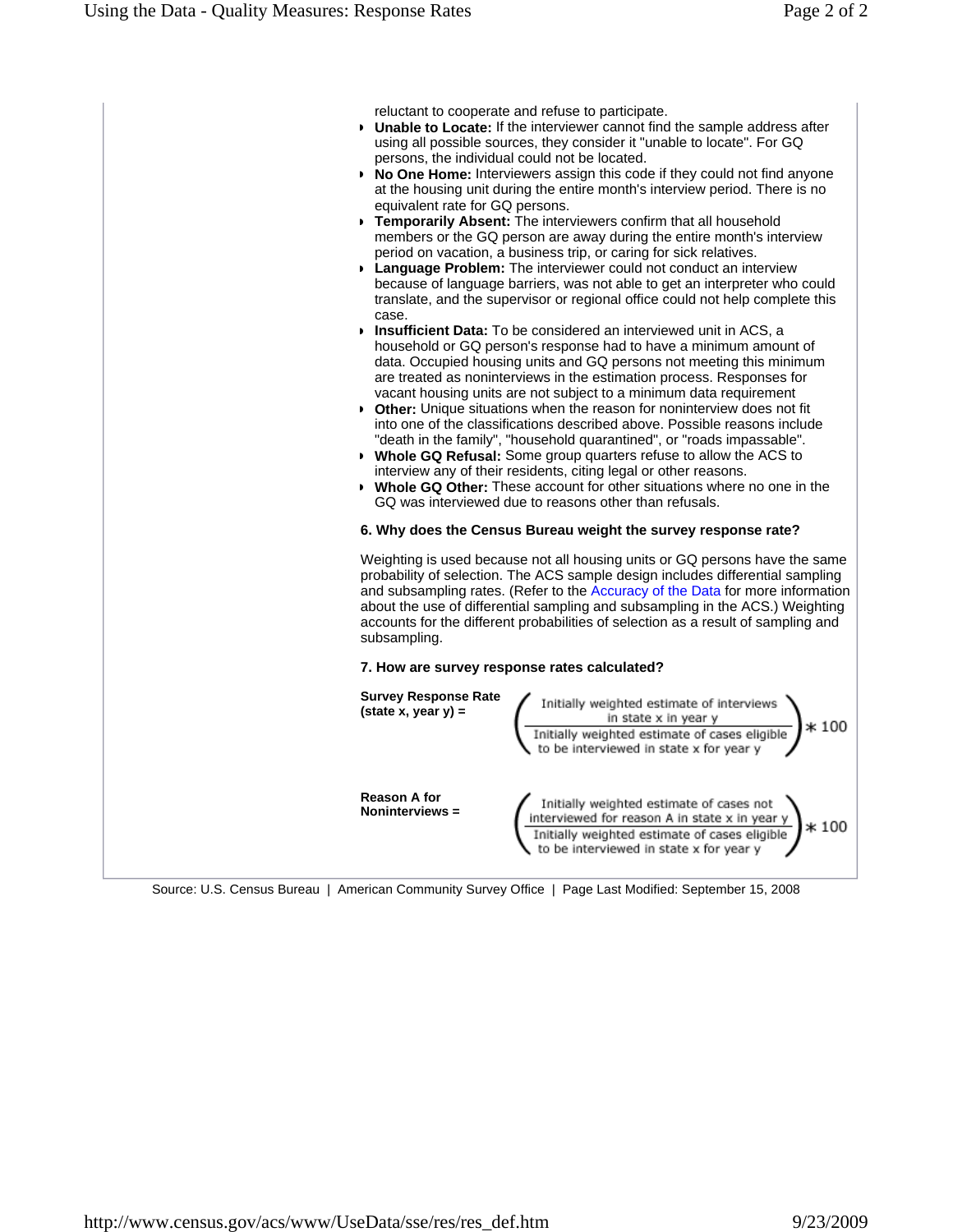| <b>American Community Survey (ACS)</b>                                                                                                                                                                                                            |       |                    |      |      |                          |                |                            |      |      |
|---------------------------------------------------------------------------------------------------------------------------------------------------------------------------------------------------------------------------------------------------|-------|--------------------|------|------|--------------------------|----------------|----------------------------|------|------|
| Census >ACS Home > Using the Data > Quality Measures > Item Allocation Rates - Data: Hawaii                                                                                                                                                       |       |                    |      |      |                          |                |                            |      |      |
| Using the Data: Quality Measures                                                                                                                                                                                                                  |       |                    |      |      |                          |                |                            |      |      |
| <b>Quality Measures - Main</b><br>Data   Definitions<br><b>Coverage Rates:</b><br><b>Sample Size:</b><br>Item Allocation Rates: Data   Definitions<br>Data   Definitions<br><b>Response Rates:</b>                                                |       | Data   Definitions |      |      |                          | Select a State | Item Allocation Pick List: |      | Go   |
| <b>Item Allocation Rates</b><br>Hawaii                                                                                                                                                                                                            |       |                    |      |      |                          |                |                            |      |      |
| Housing: Overall   Physical Characteristics   Utilities   Special Programs   Mortgage Items   Other Financial Characteristics                                                                                                                     |       |                    |      |      |                          |                |                            |      |      |
| Population: Overall   Basic Demographics   Origin and Language   Education   Mobility and Migration   Health Insurance  <br>Disability   Grandparents and Fertility   Military   Labor Force   Journey to Work   Industry and Occupation   Income |       |                    |      |      |                          |                |                            |      |      |
| Overall                                                                                                                                                                                                                                           |       |                    |      |      | <b>Percent Allocated</b> |                |                            |      |      |
| Item                                                                                                                                                                                                                                              | 2008  | 2007               | 2006 | 2005 | 2004                     | 2003           | 2002                       | 2001 | 2000 |
| Overall housing allocation rate<br>occupied and vacant housing units                                                                                                                                                                              | 4.8   | 5.6                | 5.3  | 5.0  | 5.1                      | 5.4            | 5.4                        | 5.8  | 6.4  |
| Overall person allocation rate<br>total population                                                                                                                                                                                                | 6.9   | 5.4                | 4.6  | 3.9  | 4.5                      | 5.1            | 4.8                        | 4.8  | 7.8  |
|                                                                                                                                                                                                                                                   |       |                    |      |      | <b>Back to the top</b>   |                |                            |      |      |
| <b>Housing: Physical Characteristics</b>                                                                                                                                                                                                          |       |                    |      |      | <b>Percent Allocated</b> |                |                            |      |      |
| Item                                                                                                                                                                                                                                              | 2008  | 2007               | 2006 | 2005 |                          | 2004 2003      | 2002                       | 2001 | 2000 |
| Vacancy status<br>vacant housing units                                                                                                                                                                                                            | 1.1   | 1.2                | 2.1  | 1.4  | 1.5                      | 0.4            | 5.6                        | 6.3  | 2.7  |
| Tenure<br>occupied housing units                                                                                                                                                                                                                  | 0.8   | 0.7                | 0.7  | 0.5  | 0.7                      | 1.0            | 0.8                        | 0.8  | 1.1  |
| Units in structure<br>occupied and vacant housing units                                                                                                                                                                                           | 1.7   | 2.1                | 1.9  | 1.5  | 2.5                      | 1.4            | 2.1                        | 1.4  | 1.6  |
| Year moved in<br>occupied housing units                                                                                                                                                                                                           | 2.2   | 3.3                | 3.2  | 2.9  | 3.8                      | 3.9            | 3.3                        | 3.5  | 3.8  |
| Month moved in<br>occupied housing units into which households<br>move in the last two years                                                                                                                                                      | $1.2$ | 1.0                | 0.9  | 0.6  | 1.0                      | 0.9            | 1.0                        | 0.9  | 0.8  |
| Year built<br>occupied and vacant housing units                                                                                                                                                                                                   | 15.7  | 15.2               | 12.7 | 13.1 | 12.7                     | 12.3           | 15.7                       | 15.2 | 15.6 |
| Lot size<br>occupied and vacant single family and mobile<br>homes                                                                                                                                                                                 | 4.3   | 3.4                | 2.7  | 2.4  | 3.1                      | 3.9            | 3.3                        | 4.3  | 3.9  |
| Agricultural sales                                                                                                                                                                                                                                | 5.1   | 4.4                | 4.7  | 4.0  | 3.8                      | 4.5            | 6.4                        | 8.4  | 7.8  |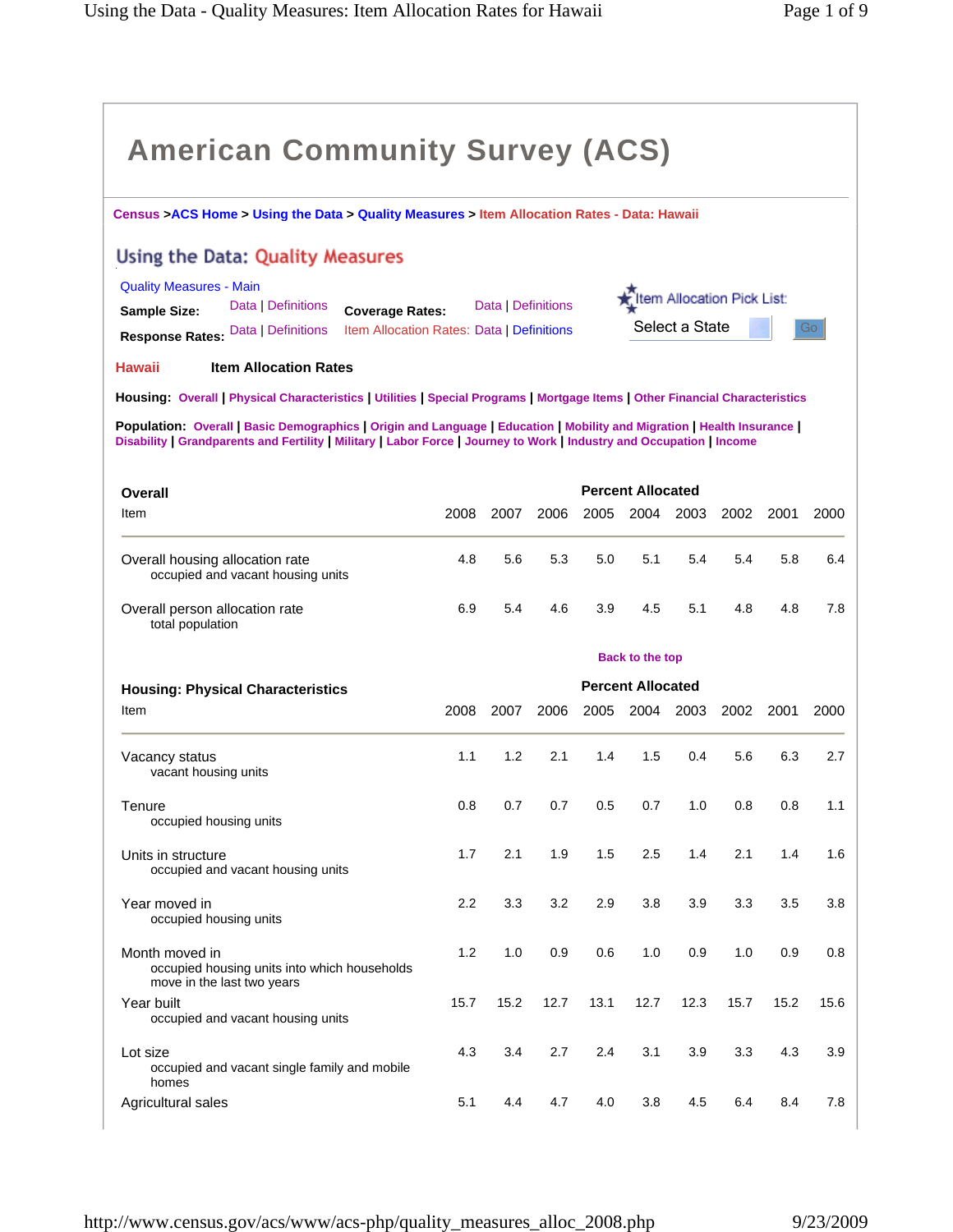| occupied and vacant single family and mobile<br>homes with lot size greater than or equal to 1<br>acre |              |      |      |      |                          |           |      |      |      |
|--------------------------------------------------------------------------------------------------------|--------------|------|------|------|--------------------------|-----------|------|------|------|
| Business on property<br>occupied and vacant single family and mobile<br>homes                          | 3.2          | 2.0  | 1.8  | 1.7  | 1.8                      | 2.3       | 6.8  | 8.0  | 11.8 |
| Number of rooms<br>occupied and vacant housing units                                                   | 5.7          | 10.6 | 11.5 | 12.1 | 11.8                     | 5.2       | 4.6  | 5.0  | 5.1  |
| Number of bedrooms<br>occupied and vacant housing units                                                | 1.4          | 2.7  | 2.6  | 3.5  | 3.1                      | 12.9      | 12.9 | 12.7 | 13.1 |
| Complete plumbing<br>occupied and vacant housing units                                                 | $\star\star$ | 0.6  | 0.8  | 0.7  | 1.0                      | 0.8       | 0.8  | 0.9  | 0.8  |
| Complete kitchen<br>occupied and vacant housing units                                                  | $\star\star$ | 0.6  | 0.8  | 0.8  | 1.0                      | 0.7       | 1.0  | 1.0  | 0.9  |
| Running water<br>occupied and vacant housing units                                                     | 0.8          | **   | **   | **   | **                       | **        | **   |      |      |
| Flush toilet<br>occupied and vacant housing units                                                      | 0.8          | **   | **   | **   |                          | **        |      |      |      |
| Bathtub or shower<br>occupied and vacant housing units                                                 | 0.8          | **   | **   | **   | **                       | **        | **   |      |      |
| Sink with a faucet<br>occupied and vacant housing units                                                | 0.7          | **   |      |      |                          |           |      |      |      |
| Stove or range<br>occupied and vacant housing units                                                    | 0.8          |      |      |      |                          |           |      |      |      |
| Refrigerator<br>occupied and vacant housing units                                                      | 1.8          | **   |      |      |                          |           |      |      |      |
| Telephone<br>occupied housing units                                                                    | 1.6          | 0.4  | 0.4  | 0.3  | 0.5                      | 0.6       | 0.3  | 0.5  | 0.7  |
| Number of vehicles<br>occupied housing units                                                           | 0.7          | 0.5  | 0.6  | 0.6  | 0.8                      | 1.4       | 0.8  | 1.0  | 1.1  |
|                                                                                                        |              |      |      |      | <b>Back to the top</b>   |           |      |      |      |
| <b>Housing: Utilities</b>                                                                              |              |      |      |      | <b>Percent Allocated</b> |           |      |      |      |
| Item                                                                                                   | 2008         | 2007 | 2006 | 2005 |                          | 2004 2003 | 2002 | 2001 | 2000 |
| <b>Heating fuel</b><br>occupied housing units                                                          | 2.5          | 0.9  | 0.7  | 0.5  | 0.7                      | 0.6       | 0.9  | 0.8  | 1.1  |
| Monthly electricity cost<br>occupied housing units                                                     | 6.1          | 5.7  | 5.5  | 4.3  | 4.7                      | 4.7       | 3.6  | 4.6  | 5.4  |
| Monthly gas cost<br>occupied housing units                                                             | 9.0          | 6.8  | 7.6  | 7.3  | 7.3                      | 7.5       | 7.4  | 9.5  | 10.9 |
| Yearly water and sewer cost<br>occupied housing units                                                  | 6.9          | 6.6  | 7.6  | 6.9  | 5.7                      | 5.1       | 3.9  | 5.2  | 6.1  |
| Yearly other fuel cost                                                                                 | 7.9          | 5.2  | 6.3  | 6.0  | 6.3                      | 6.4       | 6.9  | 8.1  | 9.8  |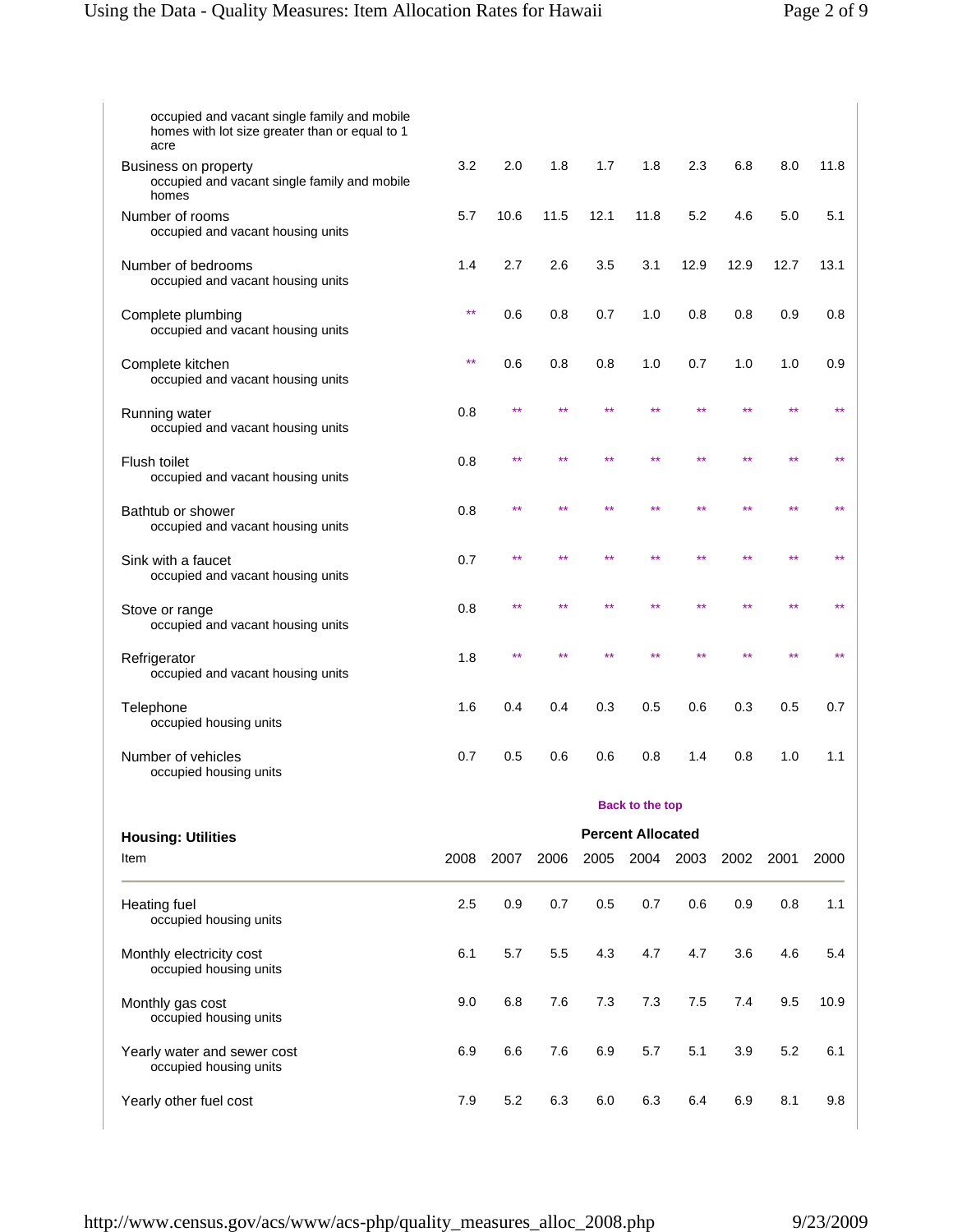| occupied housing units                                                                                        | <b>Back to the top</b>   |      |      |      |                          |      |      |      |                  |  |  |
|---------------------------------------------------------------------------------------------------------------|--------------------------|------|------|------|--------------------------|------|------|------|------------------|--|--|
| <b>Housing: Special Programs</b>                                                                              | <b>Percent Allocated</b> |      |      |      |                          |      |      |      |                  |  |  |
| Item                                                                                                          | 2008                     | 2007 | 2006 | 2005 | 2004                     | 2003 | 2002 | 2001 | 2000             |  |  |
| Yearly food stamp recipiency - household<br>occupied housing units                                            | 0.9                      | 1.8  | 2.3  | 1.9  | 2.1                      | 2.3  | 2.6  | 2.0  | 2.6              |  |  |
|                                                                                                               |                          |      |      |      | <b>Back to the top</b>   |      |      |      |                  |  |  |
| <b>Housing: Mortgage Items</b>                                                                                |                          |      |      |      | <b>Percent Allocated</b> |      |      |      |                  |  |  |
| Item                                                                                                          | 2008                     | 2007 | 2006 | 2005 | 2004                     | 2003 | 2002 | 2001 | 2000             |  |  |
| Yearly real estate taxes<br>owner-occupied housing units                                                      | 25.0                     | 27.8 | 27.5 | 25.7 | 26.5                     | 26.7 | 24.3 | 26.8 | 27.6             |  |  |
| Yearly property insurance<br>owner-occupied housing units                                                     | 29.9                     | 33.9 | 31.9 | 31.4 | 31.8                     | 32.0 | 32.0 | 33.2 | 34.1             |  |  |
| Mortgage status<br>owner-occupied housing units                                                               | 1.6                      | 1.4  | 1.2  | 0.8  | 1.2                      | 1.6  | 1.6  | 1.4  | 2.2              |  |  |
| Monthly mortgage payment<br>owner-occupied housing units with a mortgage                                      | 8.9                      | 9.8  | 8.5  | 6.2  | 6.7                      | 8.0  | 6.6  | 7.6  | 8.7              |  |  |
| Mortgage payment incl. real estate taxes<br>owner-occupied housing units with a mortgage                      | 4.2                      | 5.0  | 3.7  | 2.9  | 3.6                      | 4.9  | 3.4  | 4.2  | 5.1              |  |  |
| Mortgage payment incl. insurance<br>owner-occupied housing units with a mortgage                              | 11.9                     | 12.6 | 11.7 | 10.6 | 9.2                      | 15.5 | 12.0 | 12.3 | 12.6             |  |  |
| Second mortgage<br>owner-occupied housing units                                                               | 2.8                      | 3.3  | 3.0  | 1.6  | 1.9                      | 3.6  | 2.8  | 2.8  | 3.7              |  |  |
| Home equity loan<br>owner-occupied housing units                                                              | 3.6                      | 4.5  | 3.4  | 2.2  | 2.6                      | 3.3  | 2.6  | 3.4  | 4.8              |  |  |
| Other monthly mortgage payment(s)<br>owner-occupied housing units with second<br>mortgage or home equity loan | 18.8                     | 18.9 | 21.2 | 15.8 | 21.5                     | 25.1 | 16.9 | 11.5 | 19.5             |  |  |
|                                                                                                               |                          |      |      |      | <b>Back to the top</b>   |      |      |      |                  |  |  |
| <b>Housing: Other Financial Characteristics</b>                                                               |                          |      |      |      | <b>Percent Allocated</b> |      |      |      |                  |  |  |
| Item                                                                                                          | 2008                     | 2007 | 2006 | 2005 | 2004 2003                |      | 2002 | 2001 | 2000             |  |  |
| Property value<br>owner-occupied housing units and vacant<br>housing units for sale                           | 12.0                     | 9.8  | 8.2  | 7.3  | 7.1                      | 8.1  | 7.2  | 7.3  | 8.6              |  |  |
| Mobile Home Loan<br>occupied mobile homes and other units                                                     | $**$                     | $**$ | $**$ | **   | $**$                     | **   | 0.0  | 9.5  | 0.0              |  |  |
| Yearly mobile home costs<br>occupied mobile homes and other units                                             | 50.2                     | 34.1 | 91.0 | 36.0 | 100.0                    | 69.2 | 63.1 | 76.0 | 100.0            |  |  |
| Monthly condominium fee<br>owner-occupied housing units                                                       | 1.7                      | 3.2  | 1.6  | 2.4  | 1.9                      | 2.0  | 1.9  | 2.3  | $2.2\phantom{0}$ |  |  |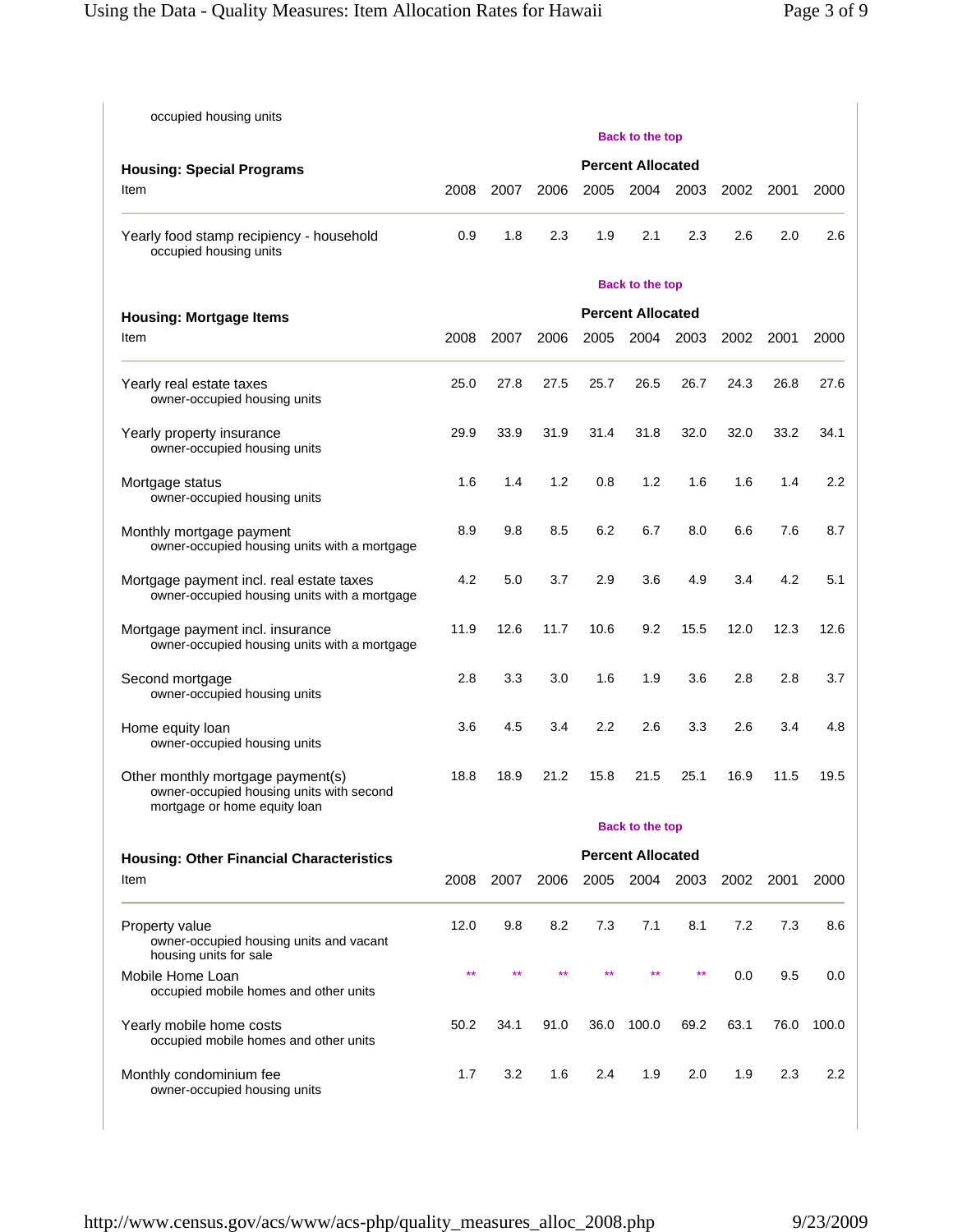| Monthly rent<br>occupied housing units rented for cash rent and<br>vacant housing units for rent           | 13.9 | 12.9  | 9.1  | 7.7   | 6.4                      | 7.4  | 6.9  | 6.9  | 8.0  |
|------------------------------------------------------------------------------------------------------------|------|-------|------|-------|--------------------------|------|------|------|------|
| Meals included in rent<br>occupied housing units rented for cash rent and<br>vacant housing units for rent | 1.7  | 1.3   | 1.1  | 1.0   | 1.5                      | 1.5  | 3.6  | 2.9  | 4.6  |
|                                                                                                            |      |       |      |       | <b>Back to the top</b>   |      |      |      |      |
| Population: Basic Demographics <sup>1</sup>                                                                |      |       |      |       | <b>Percent Allocated</b> |      |      |      |      |
| Item                                                                                                       | 2008 | 2007  | 2006 | 2005  | 2004                     | 2003 | 2002 | 2001 | 2000 |
| Race<br>total population                                                                                   | 1.9  | 2.1   | 1.9  | 1.7   | 2.6                      | 2.3  | 2.8  | 1.7  | 1.3  |
| Hispanic origin<br>total population                                                                        | 3.9  | 2.3   | 2.3  | 2.2   | 2.7                      | 2.6  | 2.8  | 2.5  | 5.4  |
| Sex<br>total population                                                                                    | 0.2  | 0.6   | 0.4  | 0.4   | 0.5                      | 0.5  | 0.6  | 0.3  | 1.1  |
| Age<br>total population                                                                                    | 1.9  | 1.7   | 1.5  | 1.2   | 1.6                      | 1.5  | 1.4  | 1.4  | 3.9  |
| Relationship<br>total household population                                                                 | 2.1  | 1.7   | 1.8  | 1.5   | 1.9                      | 1.3  | 1.9  | 1.2  | 3.4  |
| Marital status<br>total population 15 years and over                                                       | 3.8  | 1.6   | 1.5  | 1.1   | 0.9                      | 1.9  | 1.9  | 1.6  | 3.5  |
| Married past 12 months<br>total population 15 years and over, except those<br>never married                | 8.5  | $***$ | **   | $***$ | **                       | **   | **   |      |      |
| Widowed past 12 months<br>total population 15 years and over, except those<br>never married                | 6.3  | $***$ |      |       |                          |      |      |      |      |
| Divorced past 12 months<br>total population 15 years and over, except those<br>never married               | 6.4  | **    | **   | **    |                          |      | **   |      |      |
| <b>Times married</b><br>total population 15 years and over, except those<br>never married                  | 6.3  |       |      |       |                          |      |      |      |      |
| Year last married<br>total population 15 years and over, except those<br>never married                     | 13.5 |       |      |       |                          |      |      |      |      |
|                                                                                                            |      |       |      |       | <b>Back to the top</b>   |      |      |      |      |
| Population: Origin and Language 1                                                                          |      |       |      |       | <b>Percent Allocated</b> |      |      |      |      |
| Item                                                                                                       | 2008 | 2007  | 2006 |       | 2005 2004 2003           |      | 2002 | 2001 | 2000 |
| Place of birth<br>total population                                                                         | 9.1  | 6.3   | 4.2  | 4.7   | 11.1                     | 11.6 | 4.5  | 3.9  | 6.9  |
| Citizenship<br>total population                                                                            | 3.3  | 2.7   | 2.2  | 2.2   | 0.6                      | 1.1  | 0.9  | 0.5  | 1.1  |
| Year of naturalization<br>total population naturalized citizens                                            | 20.7 |       |      |       |                          |      |      |      |      |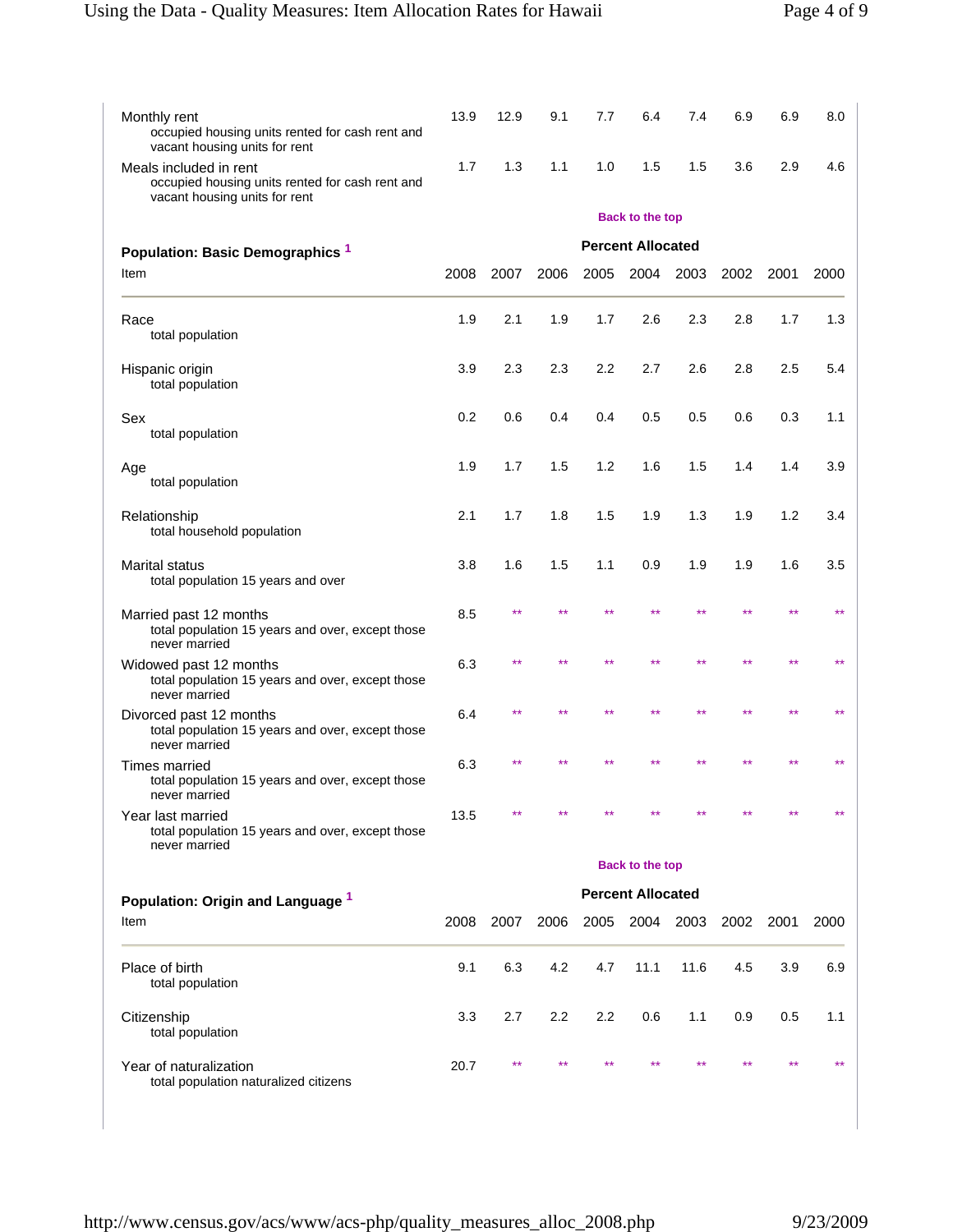| Year of entry<br>total population not born in US                                           | 11.1 | 10.9 | 9.3  | 8.2  | 7.7                      | 8.3       | 6.9  | 7.3  | 11.5 |
|--------------------------------------------------------------------------------------------|------|------|------|------|--------------------------|-----------|------|------|------|
| Speaks another language at home<br>total population 5 years and over                       | 3.1  | 2.7  | 2.1  | 1.9  | 2.2                      | 2.3       | 2.7  | 2.7  | 5.4  |
| Language spoken<br>total population 5 years and over who speak<br>another language at home | 7.0  | 5.8  | 5.0  | 5.3  | 5.0                      | 6.7       | 7.5  | 6.8  | 12.1 |
| English ability<br>total population 5 years and over who speak<br>another language at home | 4.9  | 4.2  | 3.7  | 3.2  | 3.4                      | 4.6       | 4.2  | 4.3  | 8.6  |
|                                                                                            |      |      |      |      | <b>Back to the top</b>   |           |      |      |      |
| Population: Education 1                                                                    |      |      |      |      | <b>Percent Allocated</b> |           |      |      |      |
| Item                                                                                       | 2008 | 2007 | 2006 | 2005 | 2004                     | 2003      | 2002 | 2001 | 2000 |
| School enrollment<br>total population 3 years and over                                     | 3.9  | 3.5  | 2.9  | 2.6  | 3.1                      | 3.3       | 3.0  | 2.9  | 5.0  |
| Grade level attending<br>total population 3 years and over enrolled                        | 6.8  | 6.0  | 5.0  | 5.6  | 7.4                      | 6.4       | 5.2  | 3.9  | 5.4  |
| Educational attainment<br>total population 3 years and over                                | 5.8  | 5.0  | 4.0  | 3.5  | 3.9                      | 4.7       | 4.2  | 3.7  | 6.1  |
|                                                                                            |      |      |      |      | <b>Back to the top</b>   |           |      |      |      |
|                                                                                            |      |      |      |      |                          |           |      |      |      |
| Population: Mobility and Migration 1                                                       |      |      |      |      | <b>Percent Allocated</b> |           |      |      |      |
| Item                                                                                       | 2008 | 2007 | 2006 | 2005 | 2004                     | 2003      | 2002 | 2001 | 2000 |
| Mobility status<br>total population 1 years and over                                       | 4.1  | 3.2  | 2.9  | 2.6  | 3.2                      | 3.2       | 3.0  | 2.5  | 5.2  |
| Migration state/foreign county<br>total population 1 years and over movers                 | 6.0  | 6.1  | 3.7  | 4.0  | 5.4                      | 6.1       | 5.6  | 6.7  | 18.0 |
| <b>Migration county</b><br>total population 1 years and over movers within<br>US           | 7.5  | 6.5  | 5.2  | 4.6  | 6.1                      | 7.4       | 7.0  | 7.0  | 18.4 |
| Migration minor civil division<br>total population 1 years and over movers within<br>US    | 7.5  | 6.5  | 5.2  | 4.8  | 6.1                      | 7.4       | 7.0  | 7.0  | 18.7 |
| <b>Migration place</b><br>total population 1 years and over movers within<br>US            | 8.0  | 7.1  | 5.7  | 5.1  | 6.9                      | 8.5       | 7.8  | 7.5  | 19.4 |
|                                                                                            |      |      |      |      | <b>Back to the top</b>   |           |      |      |      |
| Population: Health Insurance <sup>1</sup>                                                  |      |      |      |      | <b>Percent Allocated</b> |           |      |      |      |
| Item                                                                                       | 2008 | 2007 | 2006 | 2005 |                          | 2004 2003 | 2002 | 2001 | 2000 |
| Health insurance thru employer/union<br>total population                                   | 7.6  |      |      |      |                          |           |      |      | **   |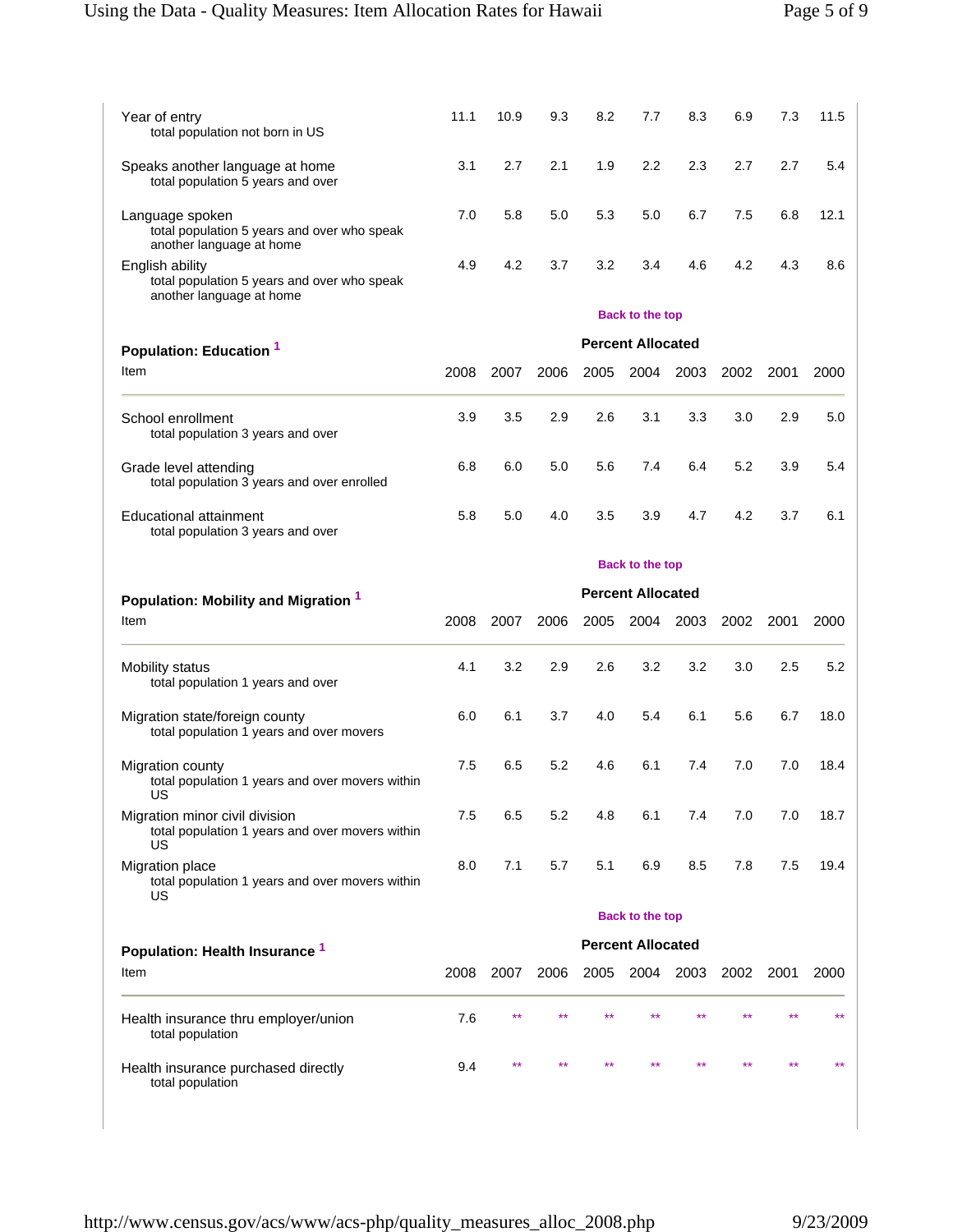| Health insurance through Medicare<br>total population                                                                                           | 7.2   |      |      |      |                          |         |      |      |      |
|-------------------------------------------------------------------------------------------------------------------------------------------------|-------|------|------|------|--------------------------|---------|------|------|------|
| Health insurance through Medicaid<br>total population                                                                                           | 9.9   |      |      |      |                          |         |      |      |      |
| Health insurance through TRICARE<br>total population                                                                                            | 9.6   |      |      |      |                          |         |      |      |      |
| Health insurance through VA<br>total population                                                                                                 | 10.1  |      |      |      |                          |         |      |      |      |
| Health ins. thru Indian Health Service<br>total population                                                                                      | 10.4  |      |      |      |                          |         |      |      |      |
|                                                                                                                                                 |       |      |      |      | <b>Back to the top</b>   |         |      |      |      |
| Population: Disability 1                                                                                                                        |       |      |      |      | <b>Percent Allocated</b> |         |      |      |      |
| Item                                                                                                                                            | 2008  | 2007 | 2006 | 2005 | 2004                     | 2003    | 2002 | 2001 | 2000 |
|                                                                                                                                                 |       |      |      |      |                          |         |      |      |      |
| Visual or hearing difficulty <sup>2</sup><br>total population 5 years and over                                                                  | **    | 3.7  | 3.2  | 2.7  | 3.5                      | 3.1     | 3.2  | 3.4  | 5.8  |
| Visual difficulty <sup>2</sup><br>total population                                                                                              | 4.6   |      |      |      |                          |         |      |      |      |
| Hearing difficulty <sup>2</sup><br>total population                                                                                             | 4.4   |      |      |      |                          |         |      |      |      |
| Physical difficulty <sup>2</sup><br>total population 5 years and over                                                                           | 5.5   | 4.2  | 3.7  | 3.5  | 4.6                      | 4.0     | 3.6  | 3.7  | 6.0  |
| Difficulty remembering <sup>2</sup><br>total population 5 years and over                                                                        | 5.5   | 3.5  | 2.9  | 2.6  | 3.1                      | 3.0     | 3.3  | 3.3  | 6.1  |
| Difficulty dressing <sup>2</sup><br>total population 5 years and over                                                                           | 5.5   | 3.6  | 3.1  | 2.7  | 3.2                      | 3.1     | 3.3  | 3.3  | 6.1  |
| Difficulty going out <sup>2</sup><br>total population 16 years and over                                                                         | 5.4   | 3.6  | 3.0  | 2.5  | 2.6                      | 3.5     | 3.8  | 3.8  | 7.2  |
| Difficulty working at a job <sup>2</sup><br>total population 16 years and over                                                                  | $***$ | 4.1  | 3.6  | 2.9  | 3.1                      | 4.1     | 4.1  | 4.1  | 7.5  |
|                                                                                                                                                 |       |      |      |      | <b>Back to the top</b>   |         |      |      |      |
| Population: Grandparents and Fertility 1                                                                                                        |       |      |      |      | <b>Percent Allocated</b> |         |      |      |      |
| Item                                                                                                                                            | 2008  | 2007 | 2006 | 2005 | 2004                     | 2003    | 2002 | 2001 | 2000 |
| Grandchildren living in home<br>noninstitutionalized population 30 years and<br>over                                                            | 1.8   | 0.5  | 0.6  | 0.8  | 0.7                      | $0.8\,$ | 4.5  | 4.5  | 7.8  |
| Responsibility for grandchildren<br>noninstitutionalized population 30 years and<br>over who are grandparents with grandchildren in<br>the home | 10.5  | 7.2  | 6.7  | 10.2 | 9.0                      | 10.6    | 14.2 | 12.5 | 16.7 |
| Months responsible for grandchildren<br>noninstitutionalized population 30 years and<br>over who are grandparents with grandchildren in         | 12.6  | 8.8  | 16.6 | 16.3 | 11.0                     | 18.1    | 20.1 | 19.0 | 26.5 |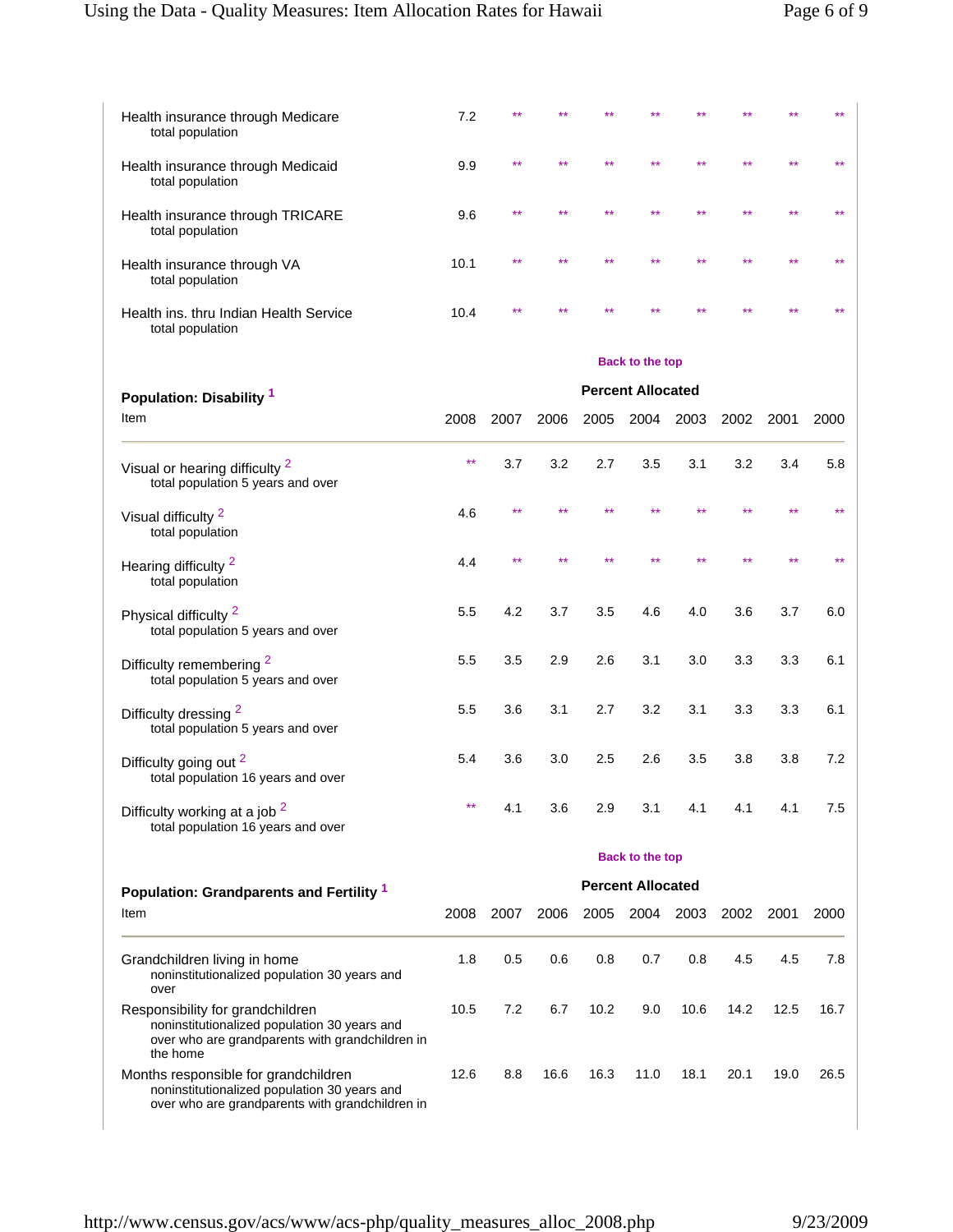the home that have responsibility

female total population 15-50

Fertility status

| on Rates for Hawaii |     |     |     |                          |     | Page 7 of 9                        |     |      |  |  |
|---------------------|-----|-----|-----|--------------------------|-----|------------------------------------|-----|------|--|--|
|                     |     |     |     |                          |     |                                    |     |      |  |  |
|                     |     |     |     |                          |     |                                    |     |      |  |  |
| 4.3                 | 3.5 | 2.5 | 2.2 | 2.0                      | 3.2 | 3.3                                | 3.0 | 5.6  |  |  |
|                     |     |     |     | <b>Back to the top</b>   |     |                                    |     |      |  |  |
|                     |     |     |     | <b>Percent Allocated</b> |     |                                    |     |      |  |  |
| 800                 |     |     |     |                          |     | 2007 2006 2005 2004 2003 2002 2001 |     | 2000 |  |  |
| 4.3                 | 4.0 | 3.2 | 2.3 | 2.5                      | 3.9 | 3.6                                | 3.6 | 6.5  |  |  |

| Population: Military 1                                                                                                          | Percent Allocated        |                          |      |      |           |      |      |      |      |  |
|---------------------------------------------------------------------------------------------------------------------------------|--------------------------|--------------------------|------|------|-----------|------|------|------|------|--|
| Item                                                                                                                            | 2008                     | 2007                     | 2006 | 2005 | 2004      | 2003 | 2002 | 2001 | 2000 |  |
| Veteran status<br>total population 17 years and over                                                                            | 4.3                      | 4.0                      | 3.2  | 2.3  | 2.5       | 3.9  | 3.6  | 3.6  | 6.5  |  |
| Periods of military service<br>total population 17 years and over on active duty<br>now or previously                           | 6.2                      | 6.7                      | 5.3  | 4.1  | 4.9       | 7.6  | 9.7  | 9.2  | 12.6 |  |
| Years of active duty<br>total population 17 years and over on active duty<br>now or previously                                  | $\star\star$             | 6.0                      | 4.6  | 3.2  | 4.1       | 5.5  | 5.3  | 5.4  | 7.6  |  |
| Service-connected disability rating<br>total population 17 years and over, except those<br>who never served in the Armed Forces | 3.6                      | **                       |      | **   |           | **   | **   |      |      |  |
| Service-connected disability rating value<br>total population 17 years and over with a<br>service-connected disability          | 0.3                      |                          |      |      |           |      |      |      |      |  |
|                                                                                                                                 | <b>Back to the top</b>   |                          |      |      |           |      |      |      |      |  |
| Population: Labor Force <sup>1</sup>                                                                                            |                          | <b>Percent Allocated</b> |      |      |           |      |      |      |      |  |
| Item                                                                                                                            | 2008                     | 2007                     | 2006 | 2005 | 2004      | 2003 | 2002 | 2001 | 2000 |  |
| Employment status recode<br>noninstitutionalized population 16 years and<br>over                                                | 6.4                      | 4.0                      | 3.5  | 2.8  | 3.3       | 4.6  | 4.4  | 4.4  | 8.0  |  |
| When last worked<br>noninstitutionalized population 16 years and<br>over                                                        | 6.3                      | 5.0                      | 4.4  | 3.3  | 3.4       | 5.0  | 4.5  | 4.4  | 8.1  |  |
| Weeks worked in the past 12 months<br>noninstitutionalized population 16 years and<br>over who worked in the past 12 months     | 7.5                      | 8.0                      | 6.6  | 6.8  | 7.2       | 7.8  | 8.1  | 7.6  | 11.1 |  |
| Hours worked per week<br>noninstitutionalized population 16 years and<br>over who worked in the past 12 months                  | 7.7                      | 6.6                      | 6.1  | 6.2  | 6.6       | 7.4  | 7.1  | 7.2  | 10.7 |  |
| Place of work state/foreign county<br>noninstitutionalized population 16 years and<br>over at work last week                    | 6.8                      | 5.3                      | 4.3  | 2.6  | 3.7       | 4.2  | 3.7  | 3.5  | 7.6  |  |
| Place of work county<br>noninstitutionalized population 16 years and<br>over at work last week                                  | 7.1                      | 5.6                      | 4.6  | 2.9  | 4.1       | 4.7  | 4.0  | 3.8  | 7.9  |  |
| Place of work minor civil division<br>noninstitutionalized population 16 years and<br>over at work last week                    | 0.0                      | 0.0                      | 0.0  | 0.0  | 0.0       | 0.0  | 0.0  | 0.0  | 0.0  |  |
| Place of work place<br>noninstitutionalized population 16 years and<br>over at work last week                                   | 7.7                      | 6.2                      | 5.1  | 3.7  | 4.5       | 5.6  | 4.6  | 4.3  | 8.5  |  |
|                                                                                                                                 | <b>Back to the top</b>   |                          |      |      |           |      |      |      |      |  |
| Population: Journey to Work <sup>1</sup>                                                                                        | <b>Percent Allocated</b> |                          |      |      |           |      |      |      |      |  |
| Item                                                                                                                            | 2008                     | 2007                     | 2006 |      | 2005 2004 | 2003 | 2002 | 2001 | 2000 |  |
|                                                                                                                                 |                          |                          |      |      |           |      |      |      |      |  |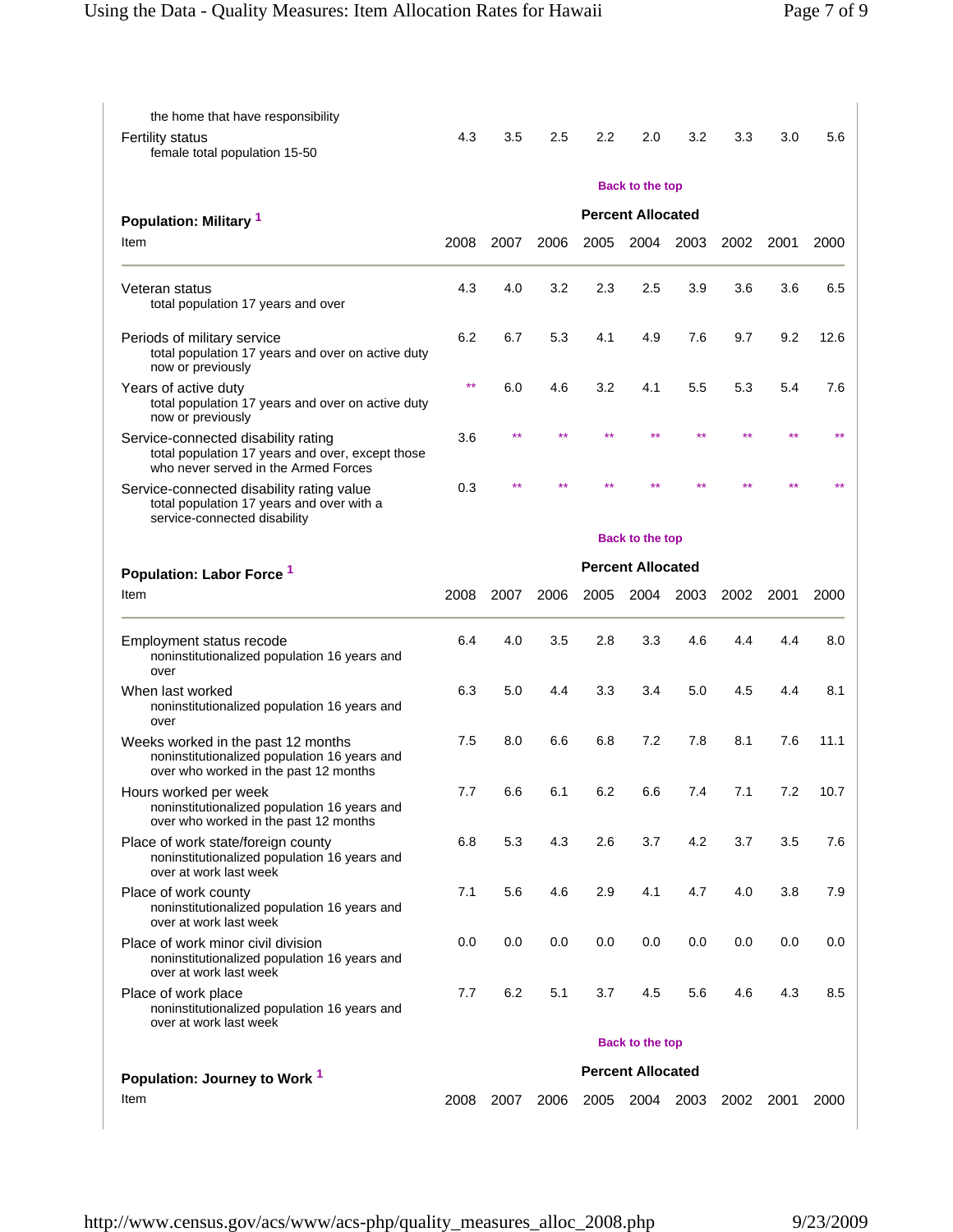| Transportation to work<br>noninstitutionalized population 16 years and<br>over at work last week                   | 6.6                      | 5.0                    | 4.0  | 2.5  | 3.0                      | 3.8  | 3.6  | 3.2  | 6.6                  |  |
|--------------------------------------------------------------------------------------------------------------------|--------------------------|------------------------|------|------|--------------------------|------|------|------|----------------------|--|
| Carpool size<br>noninstitutionalized population 16 years and<br>over at work last week who drive to work           |                          | 6.2                    | 4.8  | 3.7  | 4.4                      | 4.9  | 4.1  | 4.0  | 7.6                  |  |
| Time of departure<br>noninstitutionalized population 16 years and<br>over at work last week who don't work at home | 12.8                     | 10.5                   | 8.6  | 7.6  | 8.1                      | 8.7  | 8.0  | 7.5  | 10.6                 |  |
| Commuting time<br>noninstitutionalized population 16 years and<br>over at work last week who don't work at home    |                          | 8.8                    | 7.0  | 5.7  | 6.2                      | 6.9  | 6.1  | 5.7  | 9.4                  |  |
|                                                                                                                    |                          | <b>Back to the top</b> |      |      |                          |      |      |      |                      |  |
| Population: Industry and Occupation 1                                                                              |                          |                        |      |      | <b>Percent Allocated</b> |      |      |      |                      |  |
| Item                                                                                                               | 2008                     | 2007                   | 2006 | 2005 | 2004                     | 2003 | 2002 | 2001 | 2000                 |  |
| Class of worker<br>total population 16 years and over who worked<br>in the last 5 years                            | 6.8                      | 6.2                    | 4.8  | 4.5  | 4.9                      | 6.4  | 5.4  | 5.8  | 9.5                  |  |
| Industry<br>total population 16 years and over who worked<br>in the last 5 years                                   | 7.4                      | 6.4                    | 5.5  | 5.2  | 6.7                      | 7.2  | 5.8  | 6.4  | 10.7                 |  |
| Occupation<br>total population 16 years and over who worked<br>in the last 5 years                                 | 7.6                      | 6.7                    | 5.9  | 5.6  | 7.1                      | 7.7  | 6.5  | 6.6  | 10.6                 |  |
|                                                                                                                    |                          | <b>Back to the top</b> |      |      |                          |      |      |      |                      |  |
| Population: Income <sup>1</sup>                                                                                    | <b>Percent Allocated</b> |                        |      |      |                          |      |      |      |                      |  |
| Item                                                                                                               | 2008                     | 2007                   | 2006 | 2005 | 2004                     | 2003 | 2002 | 2001 | 2000                 |  |
| Wages/salary income<br>total population 15 years and over                                                          | 18.3                     | 18.1                   | 15.5 | 13.0 | 13.0                     | 13.1 | 12.7 | 13.1 | 15.9                 |  |
| Self-employment income<br>total population 15 years and over                                                       | 6.5                      | 5.3                    | 4.5  | 3.5  | 3.7                      | 5.0  | 4.4  | 4.3  | 7.4                  |  |
| Interest, dividends, etc. income<br>total population 15 years and over                                             | 10.2                     | 9.7                    | 9.1  | 7.1  | 8.0                      | 9.3  | 9.4  | 10.4 | 13.5                 |  |
| Social security or railroad retirement<br>total population 15 years and over                                       | 8.9                      | 8.7                    | 8.0  | 6.2  | 6.7                      | 7.6  | 7.6  | 8.6  | 12.3                 |  |
| Supplemental security income<br>total population 15 years and over                                                 | 6.5                      | 6.8                    | 5.9  | 4.5  | 5.2                      | 6.7  | 6.6  | 7.4  | 10.8                 |  |
|                                                                                                                    |                          |                        |      |      |                          |      |      |      |                      |  |
| total population 15 years and over                                                                                 | 6.9                      | 7.0                    | 6.2  | 4.8  | 5.4                      | 6.8  | 7.3  | 7.9  |                      |  |
| total population 15 years and over                                                                                 | 7.8                      | 7.9                    | 6.9  | 5.5  | 5.8                      | 7.4  | 7.3  | 8.2  |                      |  |
| Public assistance<br>Retirement income<br>Other income<br>total population 15 years and over                       | 7.2                      | 7.3                    | 6.3  | 4.9  | 5.4                      | 7.0  | 7.2  | 7.7  | 11.1<br>11.5<br>11.0 |  |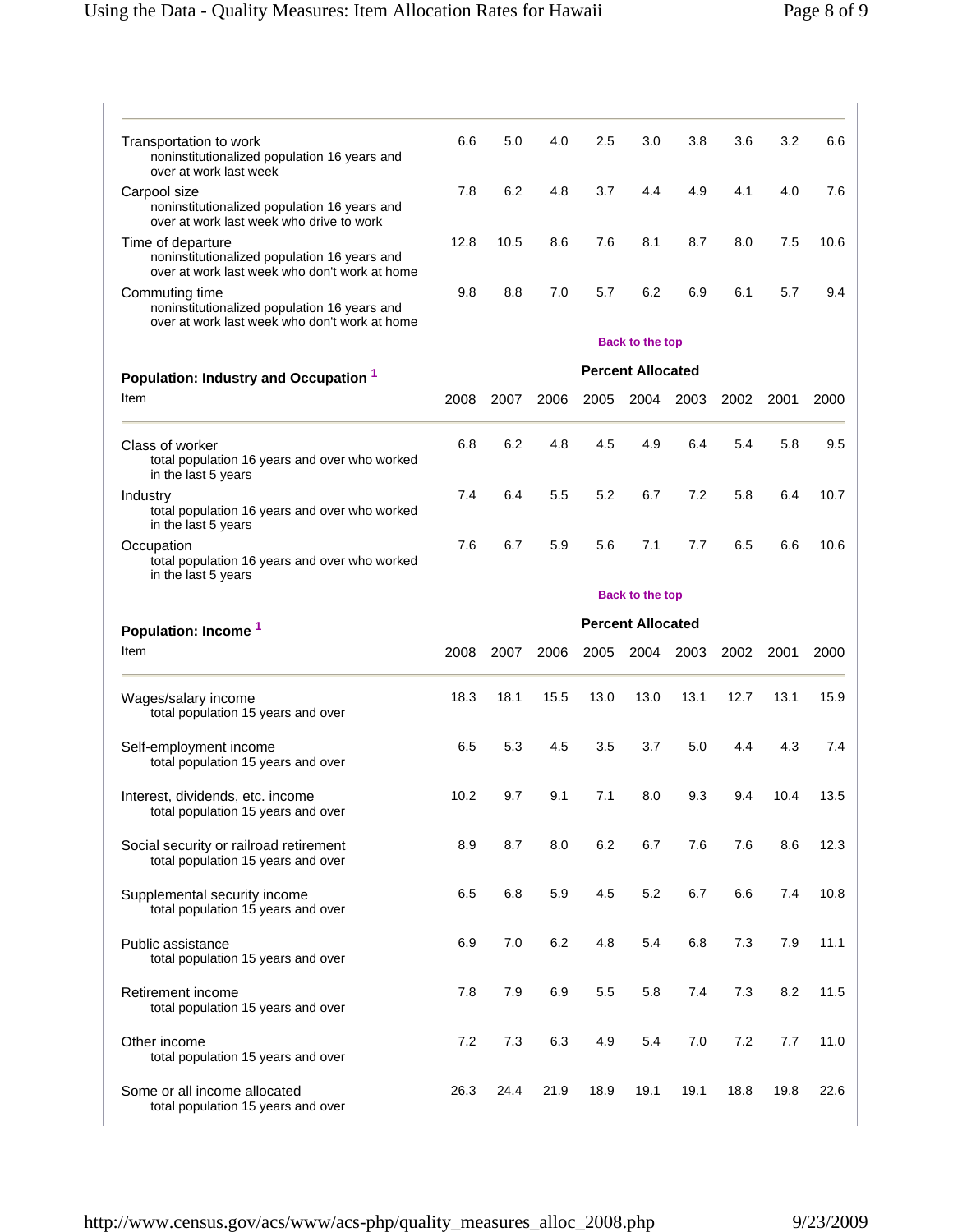$1$  The 2000-2005 rates are for the comparable universe excluding the group quarters population, since that population was added to the ACS in 2006.

 $^2$  Major changes were made to the disability questions beginning with the 2008 ACS questionnaire. Comparisons of rates between years 2008 or later and years 2007 or earlier should not be made for these characteristics.

\*\* This item was not asked in this year.

Source: U.S. Census Bureau | American Community Survey Office | Page Last Modified: September 21, 2009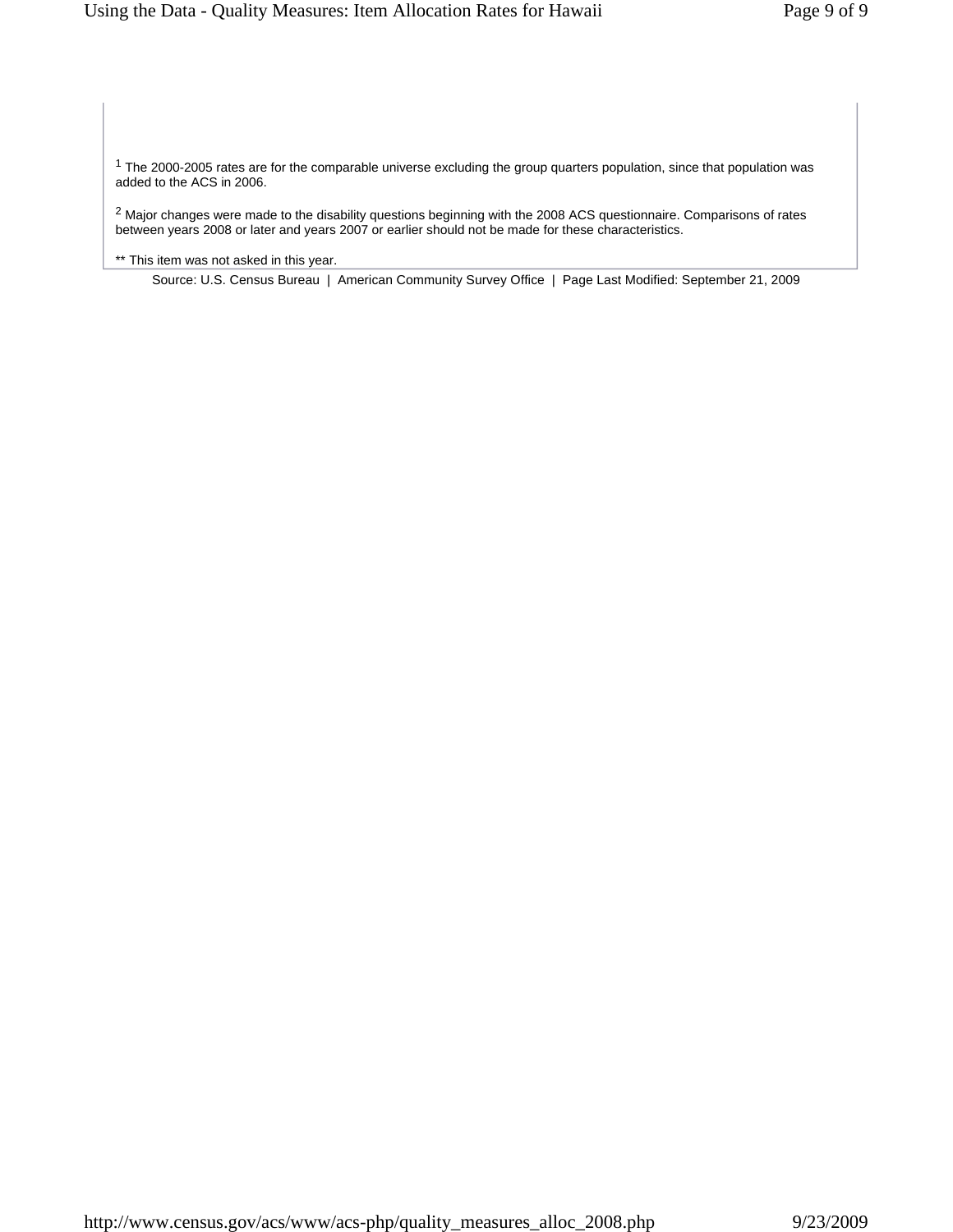**Census >ACS Home > Using the Data > Quality Measures > Item Allocation Rates Definitions**

# **How to Use the Data: Quality Measures - Item Allocation Rates**

Available in this Section

# **Item Allocation Rates -- Definitions**

### **1. What is item nonresponse?**

Missing data for a particular question or item is called item nonresponse. It occurs when a respondent fails to provide an answer to a required item. The ACS also considers invalid answers as item nonresponse.

### **2. How does the ACS correct for item nonresponse?**

The Census Bureau uses imputation methods that either use rules to determine acceptable answers or use answers from similar housing units or people who provided the item information. The first of these two methods is known as "assignment," while the second is referred to as "allocation."

**Assignment** involves logical imputation where a response to one question implies the value for a missing response to another question. For example, first name can often be used to assign a value to sex.

**Allocation**, on the other hand, involves using statistical procedures, such as within-household or nearest neighbor matrices populated by donors, to impute for missing values.

# **3. Why is it important to measure item nonresponse?**

Item nonresponse measures allow data users to judge the completeness of the data in which the survey estimates are based. Final estimates can be adversely impacted when item nonresponse is high and bias can be introduced if the characteristics of the nonrespondents differ from those reported by respondents. Item nonresponse and unit nonresponse both contribute to potential bias in the estimates.

#### **4. How does the ACS measure item nonresponse?**

Item nonresponse is measured through the calculation of allocation rates which are published with the survey estimates. The Census Bureau calculates measures of item nonresponse for two distinct universes. The American Factfinder includes allocation tables specific to the tabulation universes. This Quality Measures webpage includes allocation rates for the universe that was eligible for editing and imputation. In some instances these will be the same, but in many instances they will differ. For example, we edit and impute data collected for educational attainment for the total population 3 years and over, so that is the universe referenced to calculate the allocation rates shown on the Quality measures webpage. However, the tables for educational attainment in the AFF are restricted to the population age 25+ and therefore the imputation tables on AFF are restricted to this universe. The specific universe associated with each of these Quality Measures are shown in the tables, displayed below the title of each item.